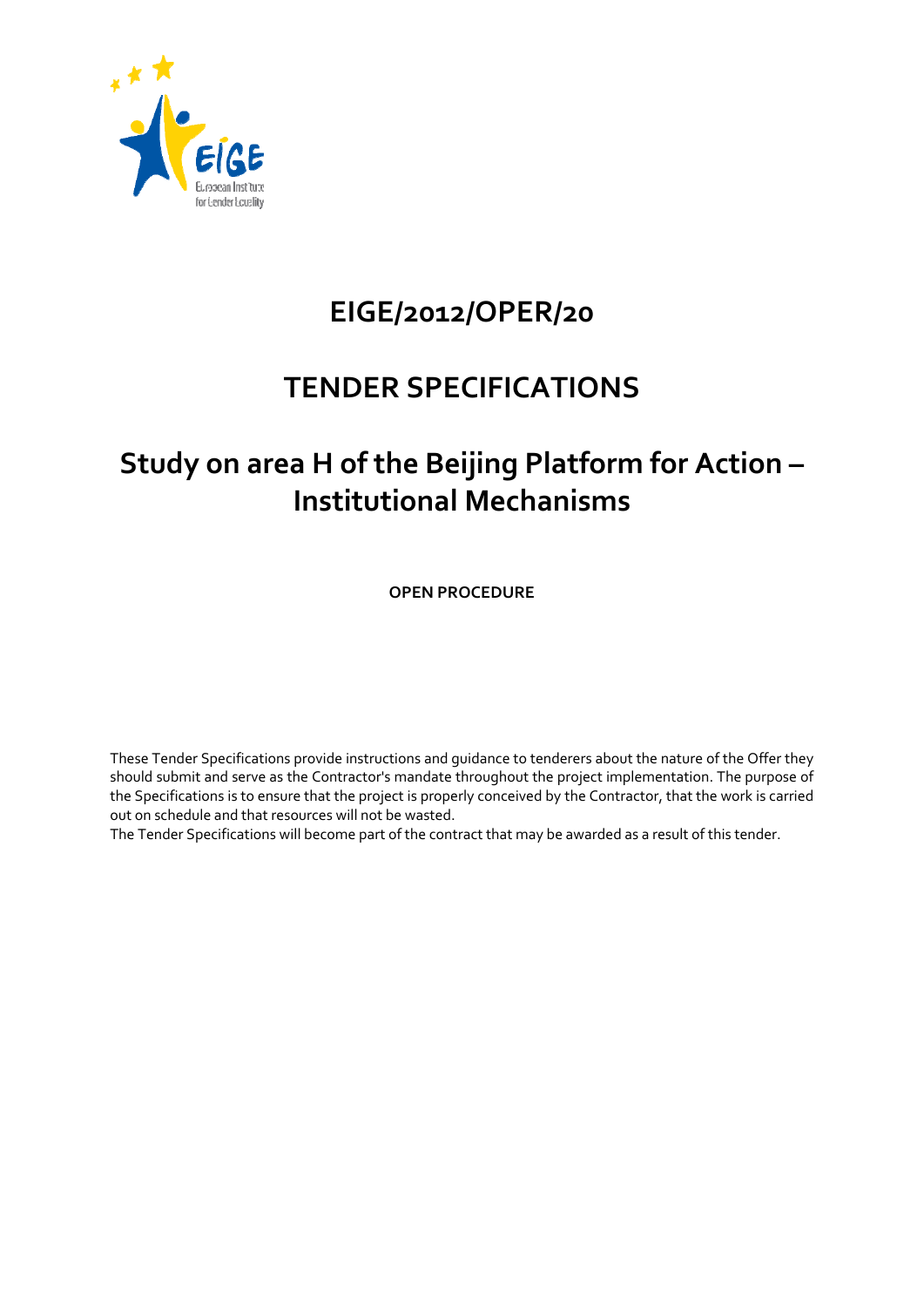# **CONTENTS:**

| $\mathbf{1}$   |                                                                                    |  |
|----------------|------------------------------------------------------------------------------------|--|
|                |                                                                                    |  |
|                | EIGE's SUPPORT TO THE PRESIDENCIES OF THE COUNCIL OF THE EUROPEAN UNION 4<br>1.1.1 |  |
|                |                                                                                    |  |
|                | 1.2.1                                                                              |  |
|                | 1.2.2                                                                              |  |
|                | 1.2.3                                                                              |  |
|                |                                                                                    |  |
|                |                                                                                    |  |
|                | 1.4.1                                                                              |  |
|                | 1.4.2                                                                              |  |
|                |                                                                                    |  |
|                |                                                                                    |  |
|                |                                                                                    |  |
|                |                                                                                    |  |
|                |                                                                                    |  |
|                |                                                                                    |  |
|                |                                                                                    |  |
|                |                                                                                    |  |
| $\overline{2}$ |                                                                                    |  |
|                |                                                                                    |  |
|                |                                                                                    |  |
|                |                                                                                    |  |
|                |                                                                                    |  |
|                | 2.4.1                                                                              |  |
|                | 2.4.2                                                                              |  |
|                | 2.4.3                                                                              |  |
|                | 2.4.4                                                                              |  |
|                | 2.4.5                                                                              |  |
| $\overline{3}$ |                                                                                    |  |
|                |                                                                                    |  |
|                |                                                                                    |  |
|                |                                                                                    |  |
|                |                                                                                    |  |
|                | 3.3.1                                                                              |  |
|                | 3.3.2                                                                              |  |
|                | 3.3.3                                                                              |  |
|                | 3.3.4                                                                              |  |
|                | 3.3.5                                                                              |  |
| 4              |                                                                                    |  |
|                |                                                                                    |  |
|                |                                                                                    |  |
|                |                                                                                    |  |
|                |                                                                                    |  |
|                |                                                                                    |  |
|                |                                                                                    |  |
|                |                                                                                    |  |
|                |                                                                                    |  |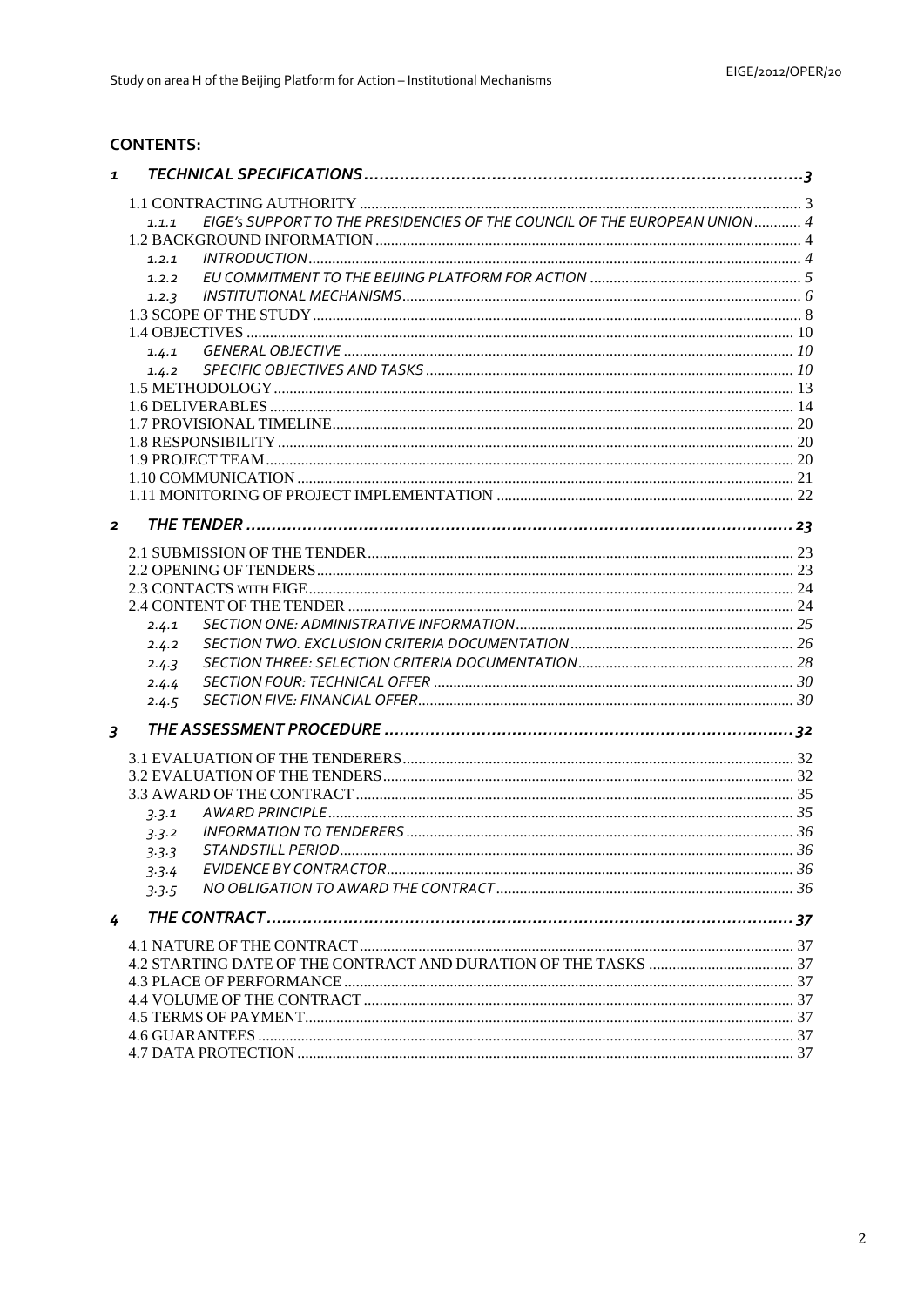# **1 TECHNICAL SPECIFICATIONS**

# <span id="page-2-1"></span><span id="page-2-0"></span>**1.1 CONTRACTING AUTHORITY**

Equality between women and men is a fundamental value of the European Union, enshrined in its Treaties<sup>1</sup> and in the Charter of Fundamental Rights of the European Union. Mainstreaming the principle of equality between women and men is a major part of all its activities and represents the general approach to the implementation of all EU policies.

The European Institute for Gender Equality (hereafter referred to as "EIGE" or as "the Institute")<sup>2</sup> is a regulatory agency of the European Union which has been given objectives to contribute to and strengthen the promotion of gender equality, including gender mainstreaming in all EU policies and the resulting national policies, and the fight against discrimination based on sex, and to raise EU citizens' awareness of gender equality by providing technical assistance to the EU institutions, in particular the Commission, and the authorities of the Member States<sup>3</sup>.

In order to meet these objectives, the Institute shall collect, analyse and disseminate relevant objective, comparable and reliable information and data on equality between women and men at the European Union level and shall develop methods to improve the objectivity, comparability and reliability of data at European level by establishing criteria that will improve the consistency of information and take into account gender issues when collecting data<sup>4</sup>.

Within the scope of its mandate, EIGE also provides technical support to the EU Presidency countries as part of the on-going follow-up to the Beijing Platform for Action (BPfA) adopted at the United Nations World Conference on Women in 1995 and, in particular, reviews existing indicators previously adopted by the Council of the EU and develops benchmarking information on critical areas of concern of the BPfA.

The study commissioned through this Invitation to Tender is undertaken within the scope of the Institute's Work Programme 2012 and its Mid-Term Programme 2010 - 2012. It is a part of the Institute's wider framework of activities aimed at providing support to the Presidency countries of the Council of the EU and reviewing areas of concern of the BPfA. The overall activity aims at:

- analysing and reviewing the area of concern selected by the upcoming EU Presidency;
- providing advice on updating and improving existing indicators or proposing new ones;
- developing a report on the progress made in the implementation of the BPfA in the selected area;
- promoting the visibility and dissemination of the information within the selected area.

In order to contribute to the implementation of the aforementioned tasks, EIGE is launching this invitation to tender for a services contract regarding the following project: Study on area H of the Beijing Platform for Action - Institutional Mechanisms. The objective of this tender is to issue a contract for a study to provide EIGE with the necessary background knowledge and data about the current status of the institutional mechanisms that facilitate the implementation of gender policies, their adequacy in promoting gender mainstreaming in all sectors, and the state of institutional mechanisms and implementation of gender mainstreaming in the EU-27 and Croatia as part of the review of the BPfA.

<u>.</u>

 $1$  Articles 2 and  $3(3)$  TEU and Article 8 TFEU.

<sup>&</sup>lt;sup>2</sup> Established by the European Parliament and of the Council Regulation (EC) No 1922/2006 of 20 December 2006 (OJ L 403/9 of 30.12.2006)

<sup>&</sup>lt;sup>3</sup> Article 2, Idem 2

<sup>4</sup> Article 3, Idem 2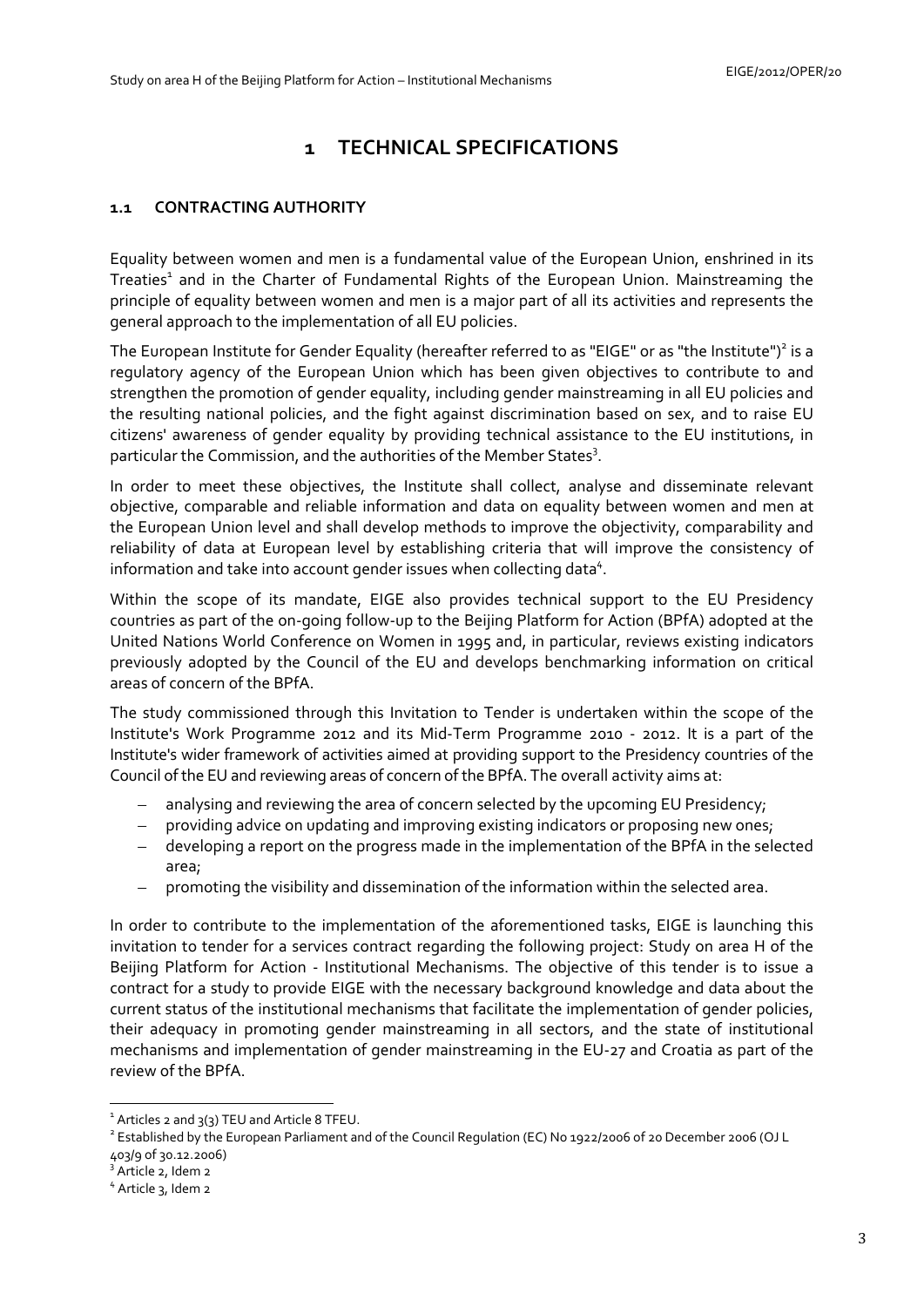# *1.1.1 EIGE's SUPPORT TO THE PRESIDENCIES OF THE COUNCIL OF THE EUROPEAN UNION*

<span id="page-3-0"></span>Within the scope of its mandate, from 2011 onwards, EIGE provides technical support to the rotating Presidency of the Council of the European Union as part of the on-going follow-up to the BPfA adopted at the United Nations World Conference on women in 1995 intending to consistently and systematically monitor and assess the implementation of the BPfA. Forthcoming Council Presidencies take up selected issues within the critical areas of concern identified in the BPfA.

In this context, EIGE reviews existing indicators previously adopted by the Council of the European Union, proposes new ones when relevant, and develops benchmarking information in the selected critical areas of concern.

The purpose of the present study is to address the issue of Institutional Mechanisms for the advancement of women in the context of the BPfA in support of the Lithuanian Presidency of the EU in the second semester of 2013. The study will review the current stage of implementation of objectives H1 and H2 of the BPfA based on existing indicators, will redefine the content of the indicator measuring objective H2 and will develop new indicator(s) to monitor the progress of implementing objective H3 of the BPfA.

In addition, this study will be used as an instrument to identify the gaps and strengths in this critical area of concern, laying the basis for a further research project. Based on the overview provided by this study, at a later stage during 2012, EIGE will undertake a second research study, which will aim at collecting and disseminating the relevant methods, tools and good practices (MTGP) for the effective implementation of gender mainstreaming, developed and used in the EU27 and Croatia.

# <span id="page-3-2"></span><span id="page-3-1"></span>**1.2 BACKGROUND INFORMATION**

### *1.2.1 INTRODUCTION*

The European Union is based upon the fundamental importance of human rights and values, including the right to equality between women and men. The Treaty of the European Union stipulates in its Article 2 that "the Union is founded on the values of respect for human dignity, freedom, democracy, equality, the rule of law and respect for human rights, including the rights of persons belonging to minorities. These values are common to the Member States in a society in which pluralism, non-discrimination, tolerance, justice, solidarity and equality between women and men prevail." Article 8 of the Treaty on the Functioning of the European Union clearly specifies that "in all its activities, the Union shall aim to eliminate inequalities, and to promote equality, between men and women." The gender mainstreaming obligation contained in the Lisbon Treaty should be fully implemented into all European policies and programmes.

The Commission's Strategy for Equality between Women and Men 2010-2015 pays particular attention to the governance and tools of gender equality as a horizontal issue, and entrusts EIGE with the important task of supporting the implementation of the BPfA, including the development and updating of indicators in areas of concern.

### <span id="page-3-3"></span>*1.2.2 EU COMMITMENT TO THE BEIJING PLATFORM FOR ACTION*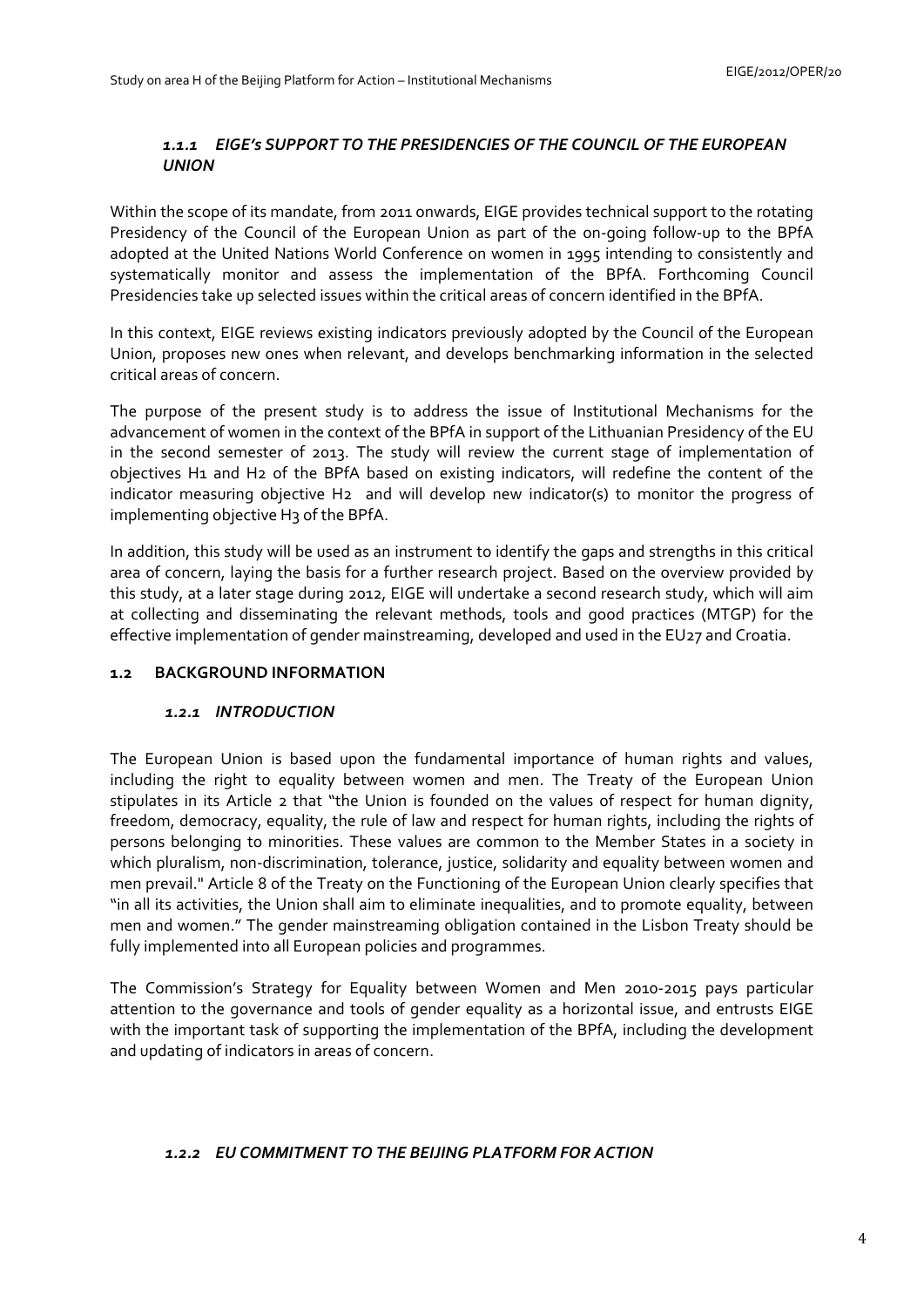The 4th World Conference on Women, held in Beijing in 1995, officially adopted the *Beijing Declaration and Platform for Action for Equality, Development and Peace*<sup>5</sup> . The BPfA outlines the strategic objectives and actions to be taken by the international community, national governments and civil society for the promotion and protection of human rights for women and the girl child as inalienable, integral and indivisible elements of universal human rights and fundamental freedoms of all women throughout their lives<sup>6</sup>. Its objectives and actions are arranged throughout twelve critical areas of concern: (A) women and poverty, (B) education and training of women, (C) women and health, (D) violence against women, (E) women and armed conflict, (F) women and the economy, (G) women in power and decision-making, (H) institutional mechanisms for the advancement of women, (I) human rights of women, (J) women and the media, (K) women and the environment, and (L) the girl child.

All 27 EU Member States and Croatia have signed the document and thus have recognised their responsibility to take actions to implement the BPfA. Besides the primary responsibility for the advancement of women lying with the national governments, the European Union has been involved in the formulation of the Beijing Declaration and supports its Member States insofar as taking action is concerned. In December 1995, the European Council acknowledged the European Union's commitment towards the BPfA and expressed its intent to review its implementation across the Member States on a yearly basis. Since 1999, quantitative and qualitative indicators have been developed by successive Presidencies of the Council of the European Union for the purposes of monitoring progress towards achieving the BPfA goals. By 2010, the Council of the European Union had adopted indicators in nine out of twelve critical areas. Furthermore, in order to review the development in the implementation of BPfA at the EU level, two overview reports have been produced: *Beijing +10. Progress made within the European Union* by the Luxembourg Presidency of the Council of the European Union in 2005<sup>7</sup> and Beijing+15: The Platform for Action and the European *Union* by the Swedish Presidency in 2010*.* 8 

In the context of the 10-year review of the BPfA, the EU ministers responsible for gender equality, meeting in Luxembourg on 4 February 2005, adopted a common declaration which, inter alia, reaffirms their strong support for and commitment to the full and effective implementation of the BPfA. In June 2005, the Council invited Member States and the Commission to strengthen institutional mechanisms for promoting gender equality and to create a framework to assess the implementation of the BPfA in order to create a more consistent and systematic monitoring of progress and invited the Commission to include the assessment of relevant Beijing indicators in its annual report to the Spring European Council.

Institutional mechanisms for the advancement of women were defined as the critical area of concern H in the UN Beijing Platform for Action of 1995, and three strategic objectives were put forward in this area: (H1) Create or strengthen national machineries and other governmental bodies; (H2) Integrate gender perspectives in legislation, public policies, programmes and projects; (H3) Generate and disseminate gender-disaggregated data and information for planning and evaluation.

# <span id="page-4-0"></span>*1.2.3 INSTITUTIONAL MECHANISMS*

<u>.</u>

<sup>8</sup> [http://www.eige.europa.eu/content/document/beijing-15-platform-action-and-european-union-report-swedish](http://www.eige.europa.eu/content/document/beijing-15-platform-action-and-european-union-report-swedish-presidency-council-eur)[presidency-council-eur](http://www.eige.europa.eu/content/document/beijing-15-platform-action-and-european-union-report-swedish-presidency-council-eur) 

<sup>5</sup> Beijing Declaration and Platform for Action http://www.un.org/womenwatch/daw/beijing/platform/ 6

<sup>6</sup> Mission Statement, http://www.un.org/womenwatch/daw/beijing/platform/plat1.htm#concern

http://ec.europa.eu/social/BlobServlet?docId=3683&langId=en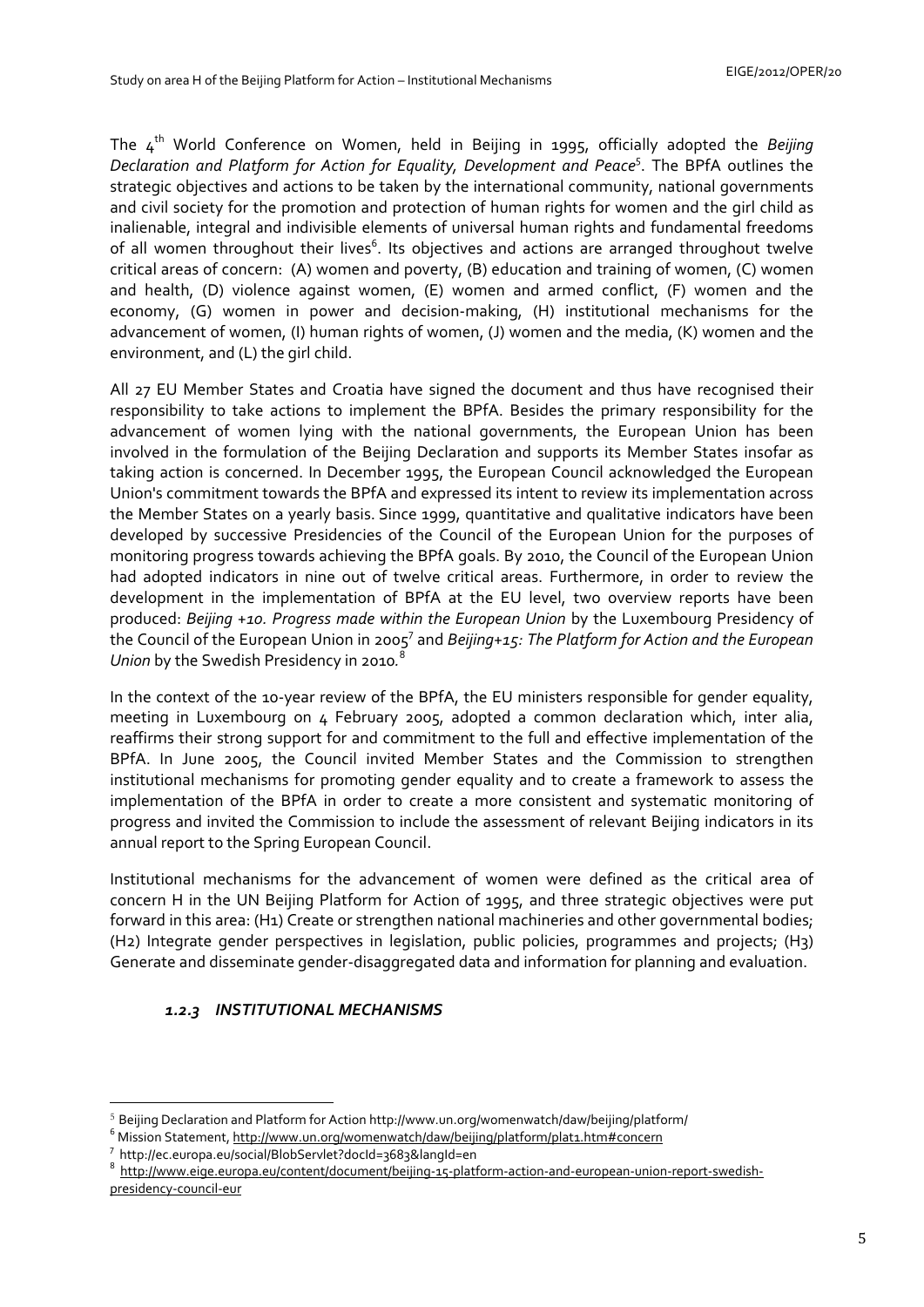National mechanisms for gender equality is traditionally regarded (paragraph 201 of the BPfA, such as a Ministry, Department, or Office) as the central policy-coordinating unit inside government and its main task is to support government-wide mainstreaming of a gender-equality perspective in all policy areas. There are variations in the types of structure and location of national machineries. They can be a stand-alone ministry or part of a ministry; department/division/services under a ministry; unit in the office of the head of government; or autonomous bodies.

The necessary conditions for an effective functioning of such national structures include: (a) location at the highest possible level in the government; (b) institutional mechanisms or processes that facilitate the involvement of non-governmental organisations from the grass roots upwards; (c) sufficient resources in terms of budget and professional capacity; and (d) the possibility to influence the development of all governmental policies.

In addition to this, national mechanisms for gender equality include bodies and institutions within different branches of the State (legislative, executive and judicial branches) as well as independent, accountability and advisory bodies. Besides the national machinery for the advancement of women within Government, the mechanisms which are increasingly being established since 1995 include, but are not limited to, focal points/working groups in sectorial/line ministries; inter-ministerial/multisectorial bodies (e.g. task forces/working groups or similar arrangements); mechanisms in state, municipal and local governments; committees/commissions/caucuses in parliament; committees/working groups within the judiciary; accountability institutions; advisory/consultative councils with multi-stakeholder participation; gender equality observatories; and, gender equality ombudspersons.

# Conclusions and reports of the Council of the EU: 2006 – Institutional mechanisms for women (FI)<sup>9</sup>

In 2006, the Finnish Presidency of the Council of the EU undertook a study on the institutional mechanisms in the Member States. In its Conclusions, the Council adopted the following indicators concerning objectives H1 and H2 of the BPfA:

(1) Status of governmental responsibility in promoting gender equality;

(2a) Personnel resources of the governmental gender equality body;

(2b) Personnel resources of the designated body or bodies for the promotion of equal treatment of women and men;

(3) Gender mainstreaming.

<u>.</u>

It was the aim of the Finnish Presidency that the proposed indicators would measure the attainment of two key objectives of the BPfA critical area H, and at the same time focus on relevant political targets of the EU and the Member States. What is still lacking is an indicator that is related to strategic objective H<sub>3</sub> – generating and disseminating data and information disaggregated by sex. The development of an additional indicator to assess the implementation of the third strategic objective is necessary as a tool for a comprehensive evaluation of the implementation of the BPfA in this area as it also complements the evaluation of the other two objectives.

Several Council Conclusions referring to the review of the implementation of the BPfA encouraged Member States to take measures to strengthen the governmental gender equality bodies, to

<sup>9</sup> <http://register.consilium.europa.eu/pdf/en/06/st14/st14376-ad01.en06.pdf>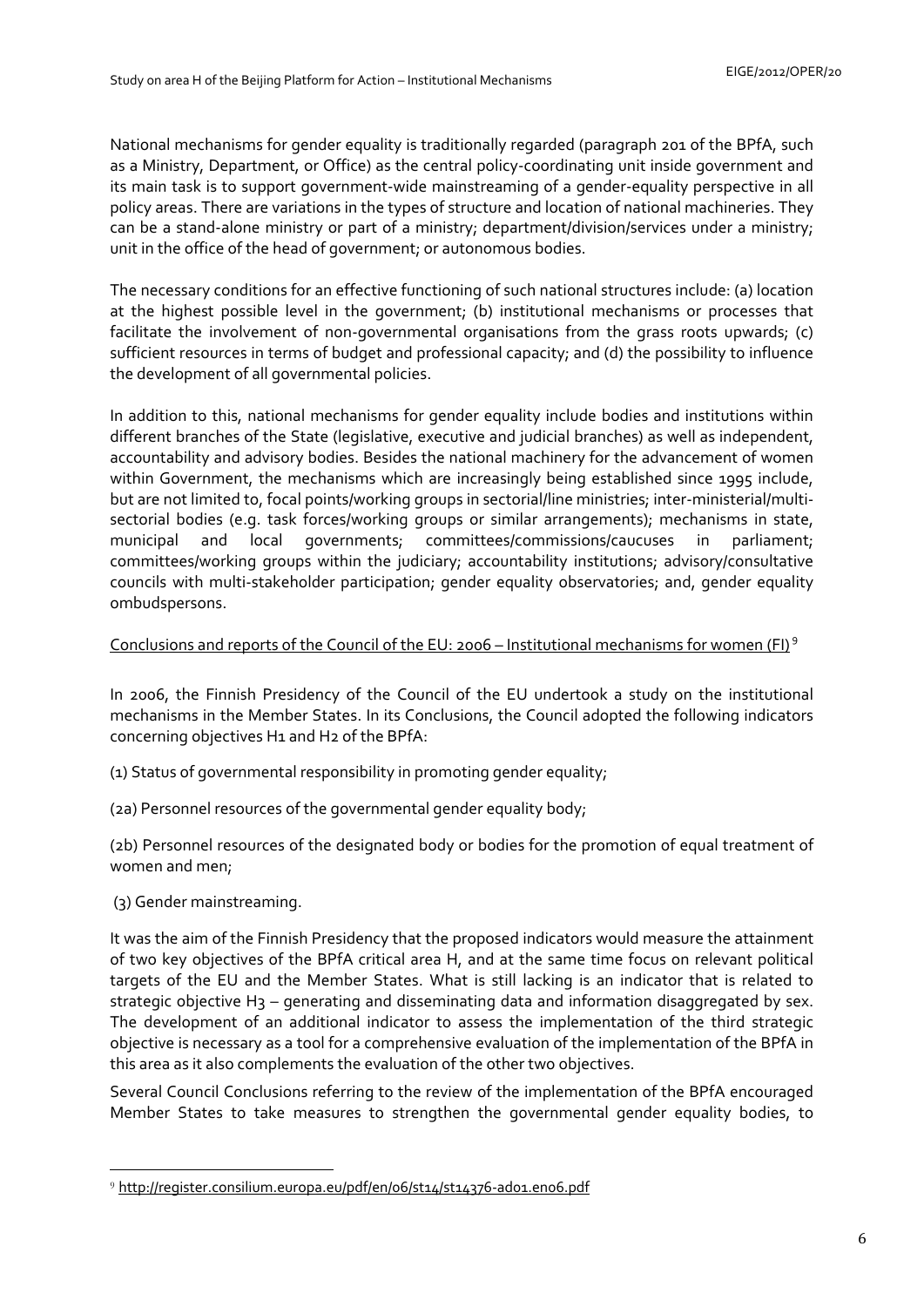upgrade them to the highest possible level of government, and to provide them with adequate human and financial resources.

Additionally, the Council encouraged the Member States to adopt, monitor and evaluate national action plans or a set of high level strategic targets for gender equality, and to report, on a regular basis, to legislative bodies on the progress made in the promotion of gender equality in order to increase the accountability and visibility of the policies. The recommendation of the Council to the Member States was to continue active cooperation with, and to promote the involvement of civil society actors in the pursuit of equality between women and men.

As regards gender mainstreaming, the Council called on all Member States to monitor and evaluate the concrete implementation of this commitment and to further develop coordinating structures that have a clear mandate to implement the strategy of gender mainstreaming throughout the governmental administration, including regional and local government and public institutions, and to monitor their activities.

Noting that formal commitment and formal structures for gender mainstreaming are not enough and that practical action in all relevant areas is needed, the Council of the EU also urged all Member States and the Commission to improve and strengthen the development and regular use of mainstreaming methods, particularly gender budgeting and gender impact assessment, when drafting legislation, policies, programmes and projects.

Finally, the Council encouraged the Member States and the Commission to provide national and EU statistical offices with institutional and financial support so that all relevant official statistics related to individuals were collected, compiled, analysed, and presented by sex and age, and reflect problems and issues relating to women and men and the promotion of gender equality.

### Conclusions and reports of the Council of the EU: 2009- Beijing +15 review (SE)<sup>10</sup>

A thorough review and appraisal at the EU-level of the implementation of the BPfA was carried out during the Swedish Presidency of the Council of the European Union in 2010. Building on previous follow-ups by the EU in 2000 and on the report from the Luxembourg Presidency in 2005, the report "Beijing + 15: The Platform for Action and the European Union" describes the development of institutional gender mechanisms in the Member States as well as the development of indicators in this particular critical area of concern (H).

Thorough analyses of the developments in the EU Member States in the critical area of concern (H) were conducted on the basis of existing indicators and the answers from the Member States to the UNECE Questionnaire on the Implementation of the Beijing Declaration and Platform for Action sent out in January 2009 (UNECE Report)<sup>11</sup>. Drawing conclusions from the analysis, the Swedish Presidency report concluded that an increasing number of Member States had both a Minister responsible for gender equality issues and gender equality bodies, units or departments placed on a high level in the government. The responsibility, status and agency of these gender equality bodies

<u>.</u>

<sup>&</sup>lt;sup>10</sup> http://www.eige.europa.eu/content/document/beijing-15-platform-action-and-european-union-reportswedish-presidency-council-eur

<sup>&</sup>lt;sup>11</sup> Strengthening National Mechanisms for Gender Equality and the Empowerment of Women — National Mechanisms for Gender Equality in EU Member States and candidate Countries and other Developed Economies of the UNECE Region [http://www.unece.org/fileadmin/DAM/Gender/publica](http://www.unece.org/fileadmin/DAM/Gender/publication/UNECE_2010_Regional study_EU et al.pdf)tion/UNECE\_2010\_Regional%20study\_EU%20et%20al.pdf <http://www.eige.europa.eu/internal/bpfa/results#/85/moreinfo>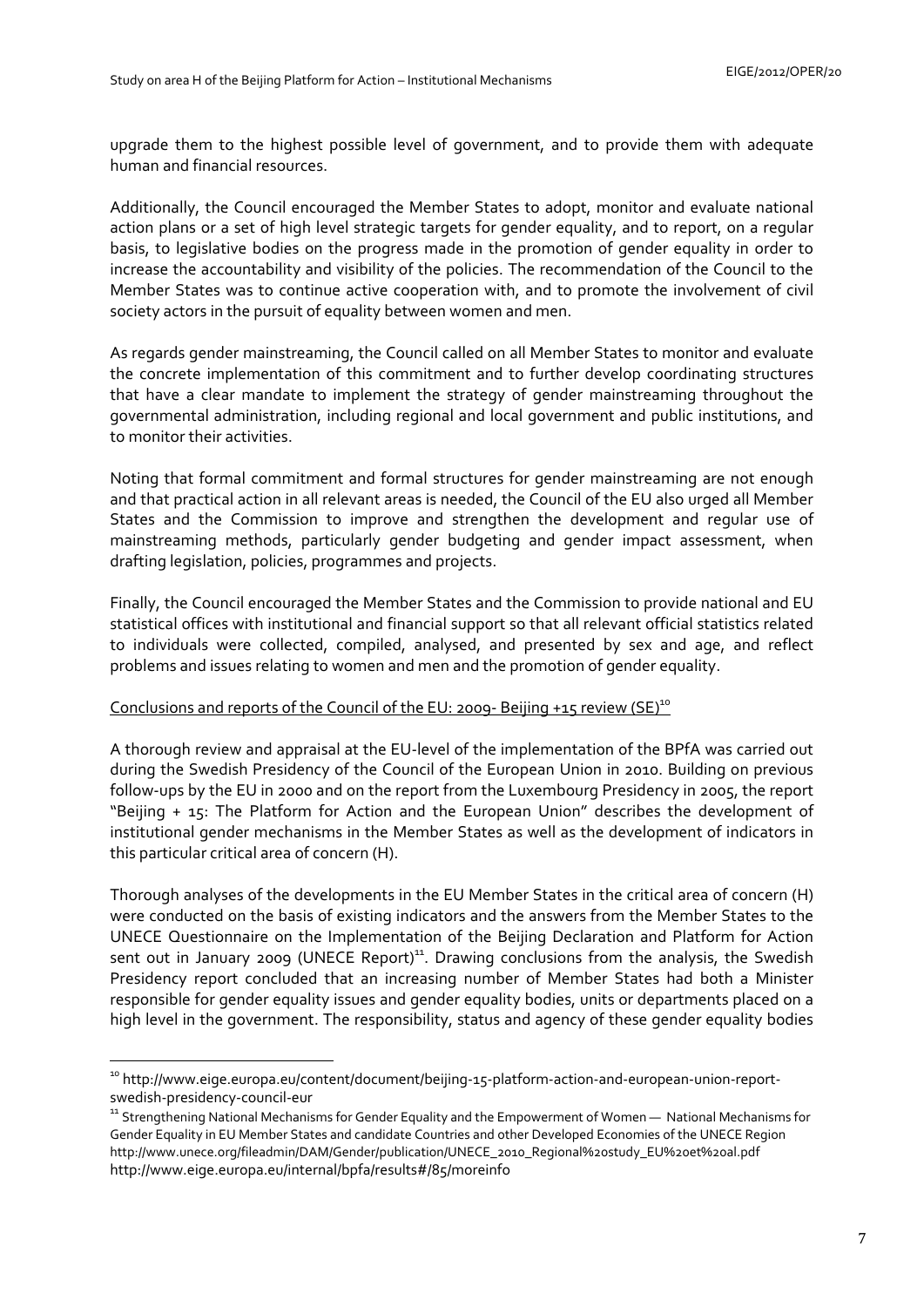in relation to different policy areas varied greatly between the Member States and there was still a need to enhance the status of these bodies in order to bring the policy area of gender equality to the forefront.

Importantly, the report emphasised that the replacement of the independent bodies for protection against discrimination on the ground of sex with bodies for protection against multiple discrimination seemed to be a trend among the EU Member States, whose impact was still to be seen. Whereas the importance of acknowledging the heterogeneity of women in terms of age, class, disability, ethnicity/race, religion and sexual orientation seemed to be crucial to the recognition of all groups of women, the risk of downplaying gender as a structural dimension and reducing the understanding of gender relations at an individual level needs to be assessed.

Finally, the report warned on the importance of not taking a linear development for granted in the implementation of gender mainstreaming and the overall institutionalisation of gender equality machineries. Not all Member States had increased their efforts regarding their gender machineries during the five years prior to the report. In some Member States the National Action Plan for Gender Equality had not been updated. Not many new initiatives had been taken, for example in the development of gender mainstreaming strategy in the case of those Member States that had been working with gender equality and gender mainstreaming for a longer period of time.

In the Council Conclusions on the review of the implementation by the Member States and the EU institutions of the Beijing Platform for Action 'Beijing +15: a Review of Progress<sup>12</sup> it is stressed that although gender equality and gender mainstreaming are recognised in the Lisbon Strategy as being essential for progress, the National Reform Programmes (NRPs) for 2008 revealed that gender mainstreaming is not always sufficiently implemented across policy domains. The Council called on the Member States and the Commission to implement and monitor gender mainstreaming more systematically, where appropriate, including in legislative, financial and other key processes, strategies, programmes and projects in different policy fields, including economic policy and integration policies, in the Open Method of Coordination for both employment and for social protection and social inclusion, in the Renewed EU Sustainable Development Strategy, in the Framework of European cooperation in the youth field, in external and development policies, and in the European Security and Defence Policy, especially in the context of the United Nations Security Council Resolutions 1325, 1820, 1888 and 1889; to assess the impact of gender mainstreaming in all these fields; and to encourage the systematic use of the indicators developed for the follow-up of the BPfA in all relevant policy areas and processes.

# <span id="page-7-0"></span>**1.3 SCOPE OF THE STUDY**

<u>.</u>

The study to be carried out under this contract will focus on the institutional mechanisms for gender equality in the EU Member States and Croatia defined within the critical area H of the BPfA and its strategic objectives.

The study shall explore national and, where relevant, regional machineries and governmental bodies for gender equality. The study shall cover, but not be limited to: governmental gender equality bodies and independent bodies for promotion of equal treatment for women and men in accordance to the Directive 2002/73/EC; other national bodies for the promotion of gender equality; actors collecting and disseminating sex disaggregated data and information, and the involvement of civil society actors in governmental work for gender equality.

<sup>12</sup> http://www.consilium.europa.eu/uedocs/NewsWord/en/lsa/111584.doc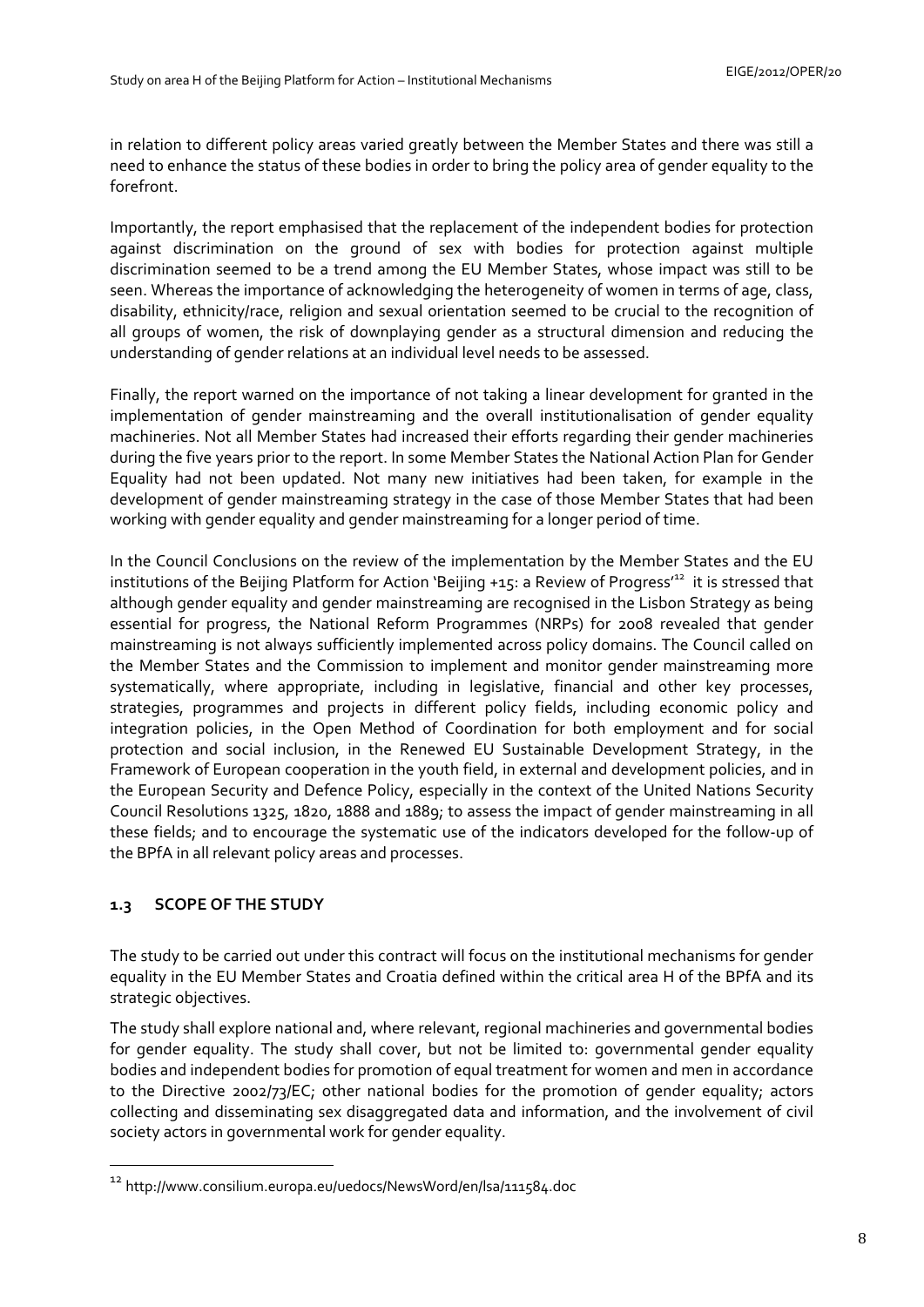The study shall develop methodologies in order to evaluate the conditions for an effective functioning of national structures, such as location at the highest possible level in the government, mandate, sufficient resources in terms of professional capacity and budget, and the possibility of influencing the development of governmental policies; the commitment and responsibility of the structures for promoting gender equality; gender mainstreaming; national action plans and gender equality strategies, reports to parliaments and other relevant bodies; gender mainstreaming commitments, including gender impact assessment and gender budgeting; and the collection and dissemination of sex disaggregated data and information in each of 27 EU Member States and Croatia. Firstly the report shall provide a background overview of legislative and policy developments in the area of institutional mechanisms at international, European Union and national level. The background overview shall be based on the analysis of literature and data available through open sources. The study shall provide detailed information about developments since 2006 and, where possible, to provide comparable analysis in time and across the Member States and Croatia.

Furthermore, the study shall focus on the collection of quantitative and qualitative data in area H of the BPfA in all 27 EU Member States and Croatia in order to review existing indicators, to redefine the indicator measuring objective H2, to suggest a method for measuring the effectiveness of institutional mechanisms and to propose new indicator(s) for objective H3. The study is expected to collect and review data for strategic objectives H1 and H2 according to the indicators developed by the Finish Presidency in 2006; to redefine the scope of the indicator on second objective of area H in order to better ground the indicator and to have a better comparability in the future; to develop and apply a methodological approach for collecting data and information and to propose an indicator(s) for the third objective of area H; and to propose a concept for indicator measuring effectiveness of institutional mechanisms. The report and questionnaire of the Finnish Presidency (2006) should be taken as a departure point, complemented with an in-depth review, based on a sound and comparable methodology. The Report 'Beijing + 15: The Platform for Action and the European Union' developed under the Swedish Presidency of the EU in 2009 may also serve as a documentation and reference point for the update and as a complement of existing information on the status of institutional mechanisms to facilitate the implementation of gender equality policies and the progress made to date. The study shall provide detailed information about developments since 2006 and, where possible, to provide comparable analysis in time and across Member States and Croatia.

The study will monitor the compliance and progress of Member States on the recommendations issued by the Council of the European Union in the Council conclusions of the Review of the implementation by Member States and the EU institutions of the BPfA in 2006<sup>13</sup> and 2009<sup>14</sup> with respect to Institutional Mechanisms. It will also analyse the implications of key trends in the current development of institutional mechanisms for gender equality, including a specific analysis of the impact and changes brought about by the economic crisis.

<u>.</u>

<sup>&</sup>lt;sup>13</sup> Council of the European Union, Draft Council conclusions 'Review of the implementation by the Member States and the EU institutions of the Beijing Platform for Action — Indicators in respect of Institutional Mechanisms', Brussels, 30 October 2006 [\(http://register.consilium.europa.eu/pdf/en/06/st14/st14376-ad01.en06.pdf\).](http://register.consilium.europa.eu/pdf/en/06/st14/st14376-ad01.en06.pdf) 

Council of the European Council conclusions on Review of the implementation by the Member States and the EU institutions of the Beijing Platform for Action — Indicators in respect of Institutional Mechanisms, Brussels, 30 November and 1 December 2006 [\(http://www.consilium.europa.eu/uedocs/cms\\_data/docs/pressdata/en/lsa/91957.pdf\).](http://www.consilium.europa.eu/uedocs/cms_data/docs/pressdata/en/lsa/91957.pdf)

<sup>&</sup>lt;sup>14</sup> Council of the European Union, Union, Draft Council conclusions 'Review of the implementation by Member States and the EU institutions of the Beijing Platform for Action — Beijing + 15: A review of progress', Brussels, 10 November 2009 [\(http://register.consilium.europa.eu/pdf/en/09/st15/st15487-ad01.en09.pdf\).](http://register.consilium.europa.eu/pdf/en/09/st15/st15487-ad01.en09.pdf)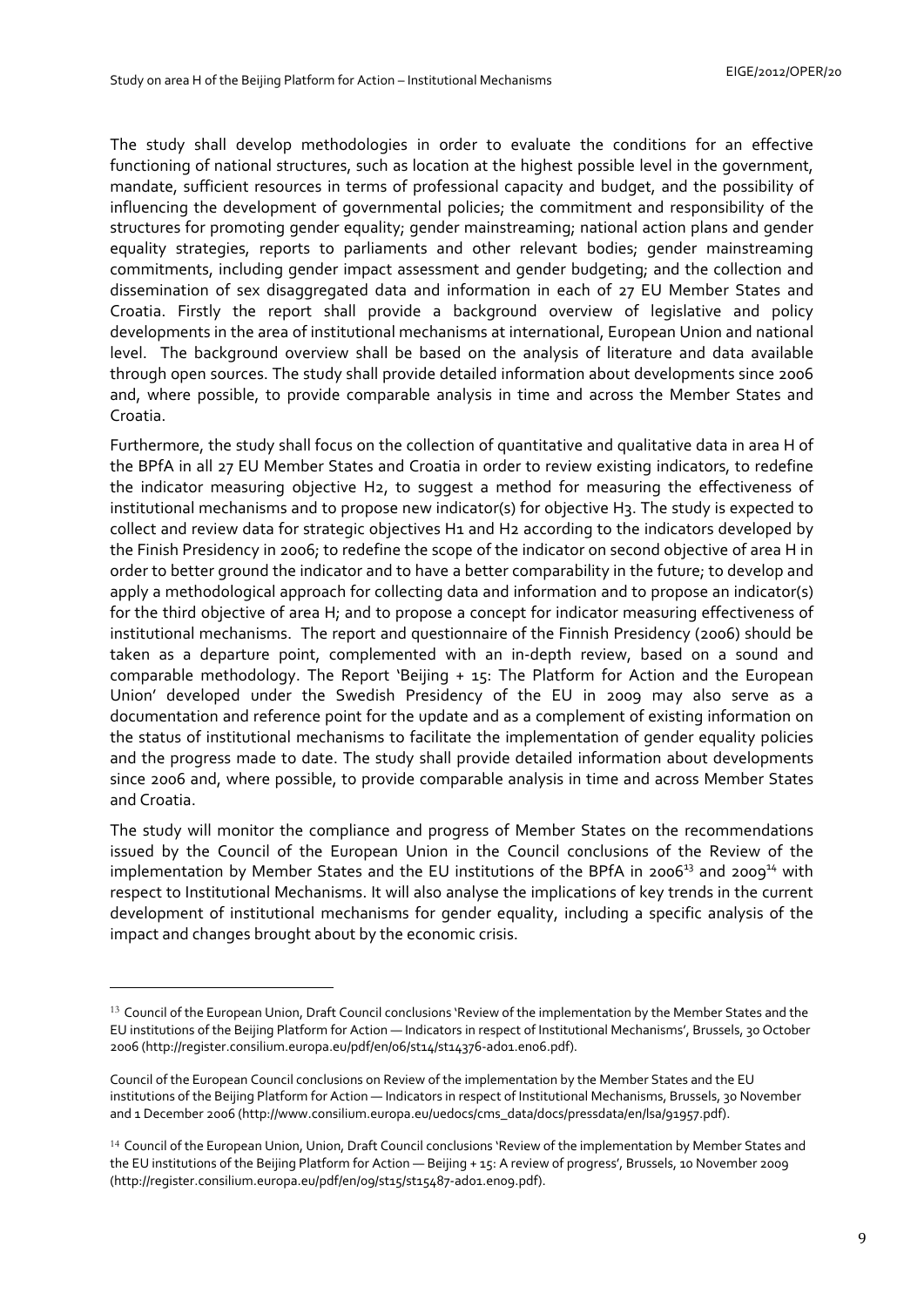# <span id="page-9-1"></span><span id="page-9-0"></span>**1.4 OBJECTIVES**

#### *1.4.1 GENERAL OBJECTIVE*

The aim of the study is to produce a report on the current stage of implementation of the strategic objectives formulated in **area H of the BPfA: Institutional Mechanisms,** with a focus on national machineries and other governmental bodies on gender equality, gender mainstreaming and collection and dissemination of sex-disaggregated data and information. The study will cover all 27 EU Member States and Croatia.

### *1.4.2 SPECIFIC OBJECTIVES AND TASKS*

<span id="page-9-2"></span>The specific objectives and tasks of the study are:

**Objective 1.** On the basis of a literature and documentation review, to develop an overview of the background situation on institutional mechanisms for gender equality in the European Union, 27 EU Member States and Croatia, with an emphasis on existing of national machineries and designated governmental bodies for gender equality, gender mainstreaming, and the collection and dissemination of sex-disaggregated information.

Tasks:

- 1.1. Describe the methodology used for the literature and documentation review;
- 1.2. Provide an overview of the international framework in the area of institutional mechanisms and its influence and relationship with developments on institutional mechanisms for the promotion of gender equality in European Union;
- 1.3. Provide a general overview of the legislative and policy developments in the area of institutional mechanisms and gender mainstreaming at the EU level, EU Member States and Croatia;
- 1.4. Elaborate on developments of institutional mechanisms for gender equality and identify and describe institutional mechanisms at the EU level, EU Member States and Croatia and supranational level (for example, Nordic Council of Ministers);
- 1.5. Provide an overview of data and research on institutional mechanisms, national machineries and other governmental bodies, gender mainstreaming and the generation and dissemination of sex-disaggregated information;
- 1.6. Provide an assessment of the impacts of the economic crisis on institutional mechanisms, where relevant, at the EU level, EU Member States and Croatia;
- 1.7. Analyse existing trends on the development of institutional mechanisms and gender mainstreaming and the potential implications in the near future for gender equality policies and achievements;
- 1.8. Provide a list of bibliographical sources addressing the topic.

**Objective 2.** To collect data on institutional mechanisms for the promotion of gender equality in 27 EU Member States and Croatia. The data collection for objectives H1 and H2 of the BPfA should be based on and comparable to the methodology used by the Finnish Presidency (2006). Regarding objective H3 of the BPfA, the Contractor is expected to develop and present a methodological approach for data collection in the 27 EU Member States and Croatia for the existing mechanisms and state of play. The collected data should enable a comparability analysis over time (since 2006) and among Member States, including Croatia.

Tasks:

- 2.1. Describe the methodology for data collection and analysis;
- 2.2. Collect data and information on (but not limited to):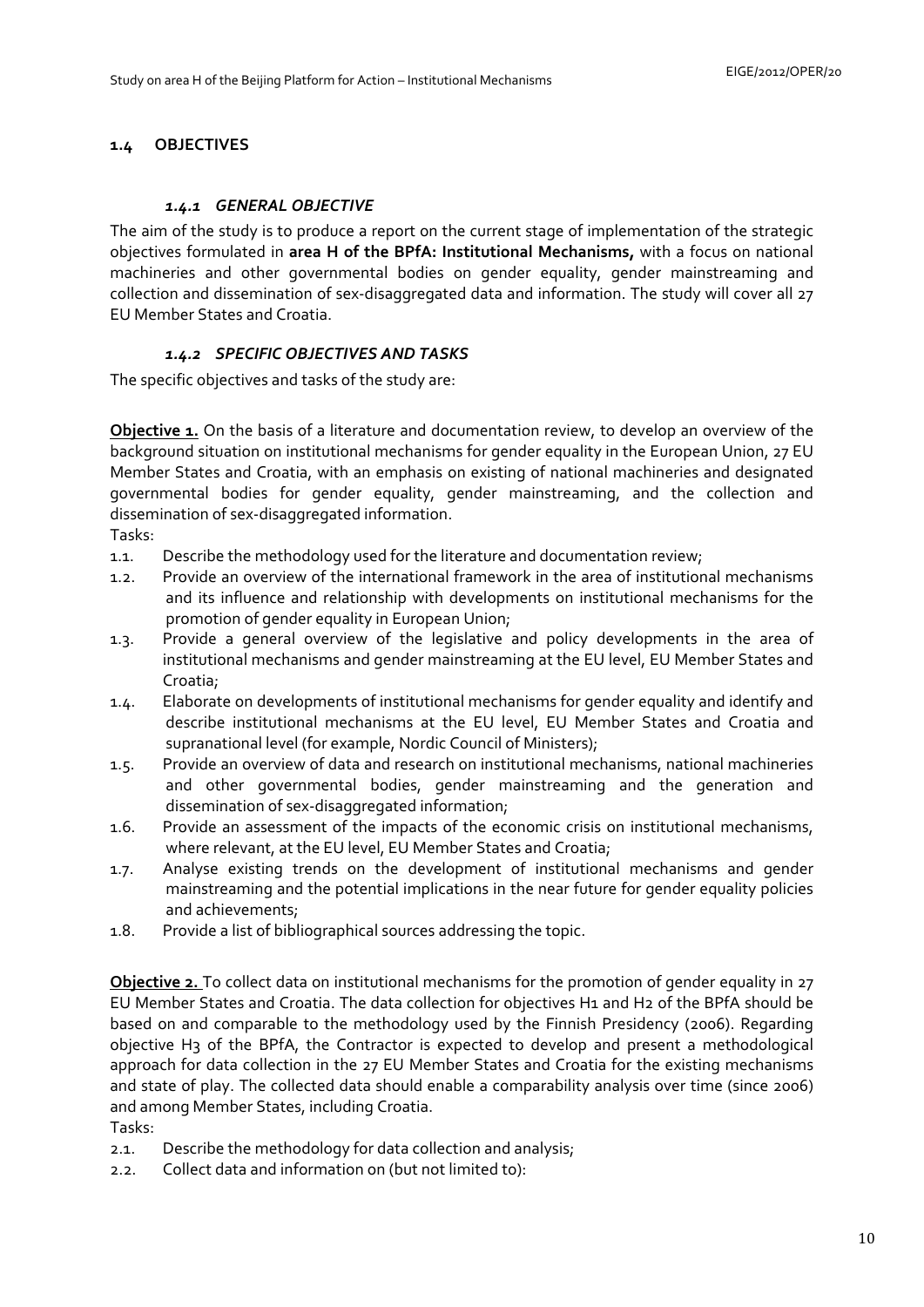- 2.2.1. Status of bodies for gender equality in each EU Member State and Croatia:
- Existence of a governmental bodies for gender equality;
- Location of institutional responsibility for promoting gender equality;
- Level of location of the governmental body for gender equality in the governmental hierarchy;
- Mandate, role, functions and structure of the governmental body for gender equality;
- Existence of an independent body for the promotion of equal treatment for women and men designated in accordance to Directive 2002/73/EC;
- Mandate, role, functions and structure of the independent body for the promotion of equal treatment of women and men;
- Existence of other national bodies for the promotion of gender equality, for example, bodies for gender equality within Parliament (committees) and the judiciary, gender equality observatories, advisory bodies, interministerial bodies, etc.;
- Existence of strategies in specialised parliamentary bodies and commissions to implement gender mainstreaming and advance gender equality goals;
- National Action Plans or Strategies on gender equality;
- Reporting by governmental bodies for gender equality, by independent body for the promotion of equal treatment of women and men and other bodies for the promotion of gender equality (if applicable) to legislative bodies (such as Parliament) on the progress of gender equality;
- Involvement of civil society actors and social partners in the governmental work for gender equality;
- 2.2.2. Resources available for gender equality:
- Personnel resources (in person years) of the governmental body for gender equality;
- Personnel resources (in person years) of the independent body for the promotion of equal treatment of women and men;
- Financial resources for gender equality of the governmental body for gender equality (earmarked and on an annual basis);
- Financial resources for gender equality of the independent body for the promotion of equal treatment of women and men (earmarked and on an annual basis);
- Financial resources available in other national bodies for the promotion of gender equality (earmarked and on an annual basis);
- 2.2.3. Gender mainstreaming:
- Status of the commitment of the national bodies responsible for gender mainstreaming;
- Structures of gender mainstreaming in the national public administration;
- Existence of structures and methodologies for gender mainstreaming in relevant sectorial areas, such as National Action Plans on Women, Peace and Security, Rural Development, Women & Science, Women & Health, etc.;
- Gender impact assessment in the drafting of laws, programmes, action plans, projects;
- Gender budgeting or gender impact assessment of state budgets;
- Existence of structures and strategies for monitoring and evaluation of gender mainstreaming effectiveness and gender equality achievements;
- Existence of structures and strategies for systematic training and capacity building of all concerned actors/structures;
- 2.2.4. Generating sex-disaggregated data and information:
- Structures and strategies for the collection of sex-disaggregated data and information;
- Structures and strategies for the dissemination of sex-disaggregated data and information;
- 2.2.5. Effect of the economic crisis to the status, mandate and resources of gender equality bodies and gender mainstreaming activities.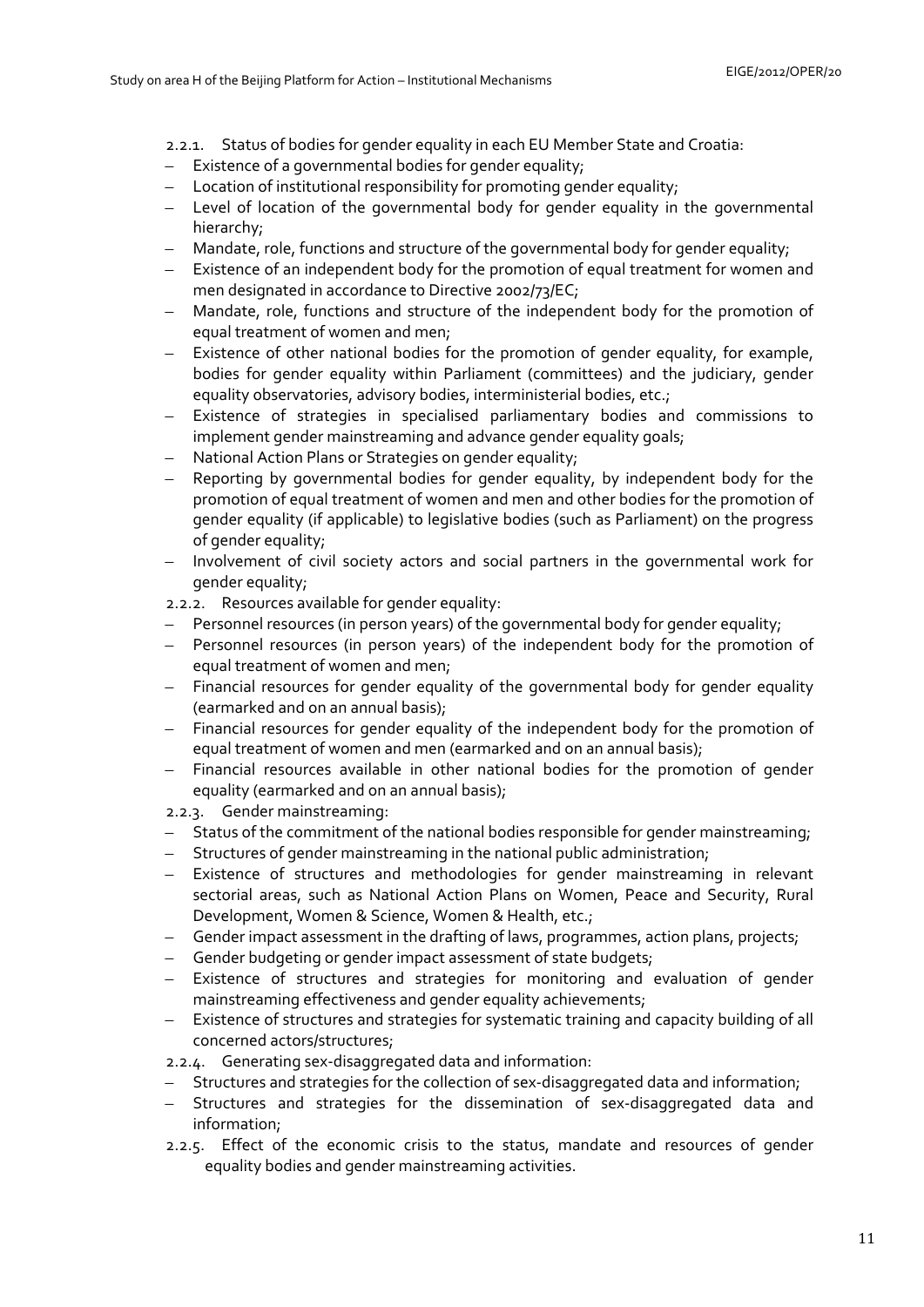- 2.3. Develop country sheets based on the collected information, providing a detailed description of the situation and map out the institutional mechanisms in each of the Member States and Croatia; analyse the trends in the development of institutional mechanisms for gender equality in each of the Member States and Croatia. Include general conclusions on the aggregated trends in the overview about the overall situation in the EU.
- 2.4. Build a database where all data collected during the data collection exercise shall be stored. The database shall allow further data analysis and shall allow data extraction by selected variables.

**Objective 3.** To provide qualitative and quantitative analysis of the collected data.

Tasks:

- 3.1. Analyse quantitatively and qualitatively the collected information, providing a review of the situation in the EU Member States and Croatia;
- 3.2. Analyse the content and implementation of the gender mainstreaming activities as a follow up of the typology developed and presented in the Finnish Presidency report (2006) and consider revisions and improvements;
- 3.3. Provide a detailed overview of the accessibility, reliability and the comparability of the collected data; identify gaps and provide recommendations to improve the objectivity, comparability and reliability of data at European level and Member States in the area of Institutional Mechanisms;
- 3.4. Provide comparative analysis over time and at national level;
- 3.5. Based on collected primary and secondary data to provide initial analysis of effectiveness of institutional mechanisms;
- 3.6. Provide conclusions and recommendations based on data analysis;
- 3.7. Review the conclusions and recommendations presented in the reports provided by the Finnish (2006) and Swedish (2009) Presidencies as regards Institutional Mechanisms and analyse progress and implementation of the agreed-upon recommendations;
- 3.8. Identify changes brought about by the economic crisis;
- 3.9. Identify trends within countries as regards the developments of Institutional Mechanisms for gender equality, and, in particular, the relationships and connection between the different bodies, especially between gender equality machineries and equal treatment bodies.

**Objective 4.** To provide a review, analysis and expansion of the indicators proposed by the Finnish Presidency and adopted by the Council of the European Union in 2006 on the basis of the collected data and information.

Tasks:

- 4.1. Describe the methodology used for the review and analysis;
- 4.2. Review the current situation in the EU Member States and Croatia based on the indicators adopted during the Finnish Presidency of the Council of the European Union in 2006;
- 4.3. Assess the accessibility, reliability and the comparability of the available and collected data for review;
- 4.4. Assess possible expansion of the indicators established by the Finnish Presidency in 2006;
- 4.5. Provide a concept for an indicator measuring effectiveness of institutional mechanisms;
- 4.6. Identify gaps in data collection and provide recommendations to improve the objectivity, comparability and reliability of data at European Union, EU Member States and Croatia level regarding indicators in area H.

**Objective 5.** To develop new indicator(s), including sub-indicators if necessary, that would facilitate the monitoring of progress in the implementation of objective H3 of the BPfA on the basis of the data and information collected.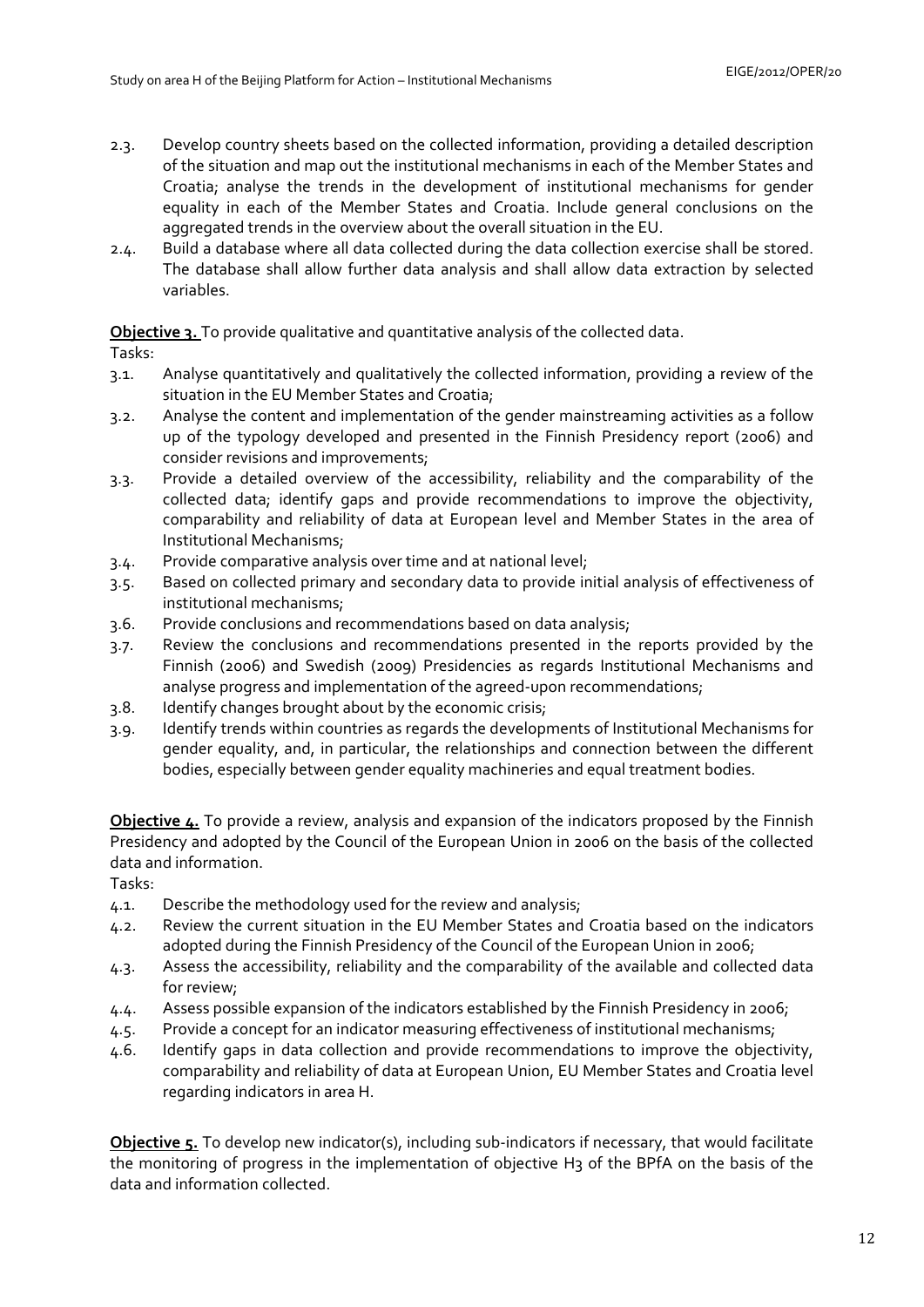- 5.1. Describe the methodology used for the development of the new indicator(s);
- 5.2. Assess the accessibility, reliability and comparability of the available and collected data for the development of new indicator(s);
- 5.3. Propose and describe new indicator(s) for objective H3 of the BPfA, containing for each indicator a justification, a title, a definition and concept, a data source, data overview and periodicity, the place of publishing, and notes, if necessary;
- 5.4. Collect existing data on new indicators since 2006, if available, to establish the trends and developments at European Union level, EU Member States and Croatia.

**Objective 6.** To prepare a detailed report based on an explanatory background description and literature review, collected data, a review of existing indicators, descriptions of the proposed new indicators and recommendations and conclusions based on the literature review and data analysis (Objectives 1-5).

**Objective 7.** To prepare specific knowledge-based products to facilitate the dissemination and accessibility of the results of the study in a concise and user-friendly way. These products shall be ready for dissemination to EIGE's stakeholders. The overview provided in the dissemination products should be clear and explicit and should be illustrated with relevant graphics/images. They should be supplied in a publishable form.

Tasks:

- 7.1. The Contractor is expected to develop two factsheets presenting the results of the study in area H of the BPfA - Institutional Mechanisms. The themes for the factsheets will be discussed and agreed upon in consultation with EIGE during the project implementation. The tenderer is expected to propose tentative themes for the factsheets in the technical proposal.
- 7.2. The Contractor is expected to develop a summary report (main findings) of the study. It shall summarise the main aspects of the study and be developed for wider distribution;
- 7.3. The Contractor is expected to develop an abstract of the study and identify key words in order to facilitate classification and identification of the areas covered by it.

The implementation of the objectives and tasks set in these tender specifications should be fully reflected in the interim report, final report, summary report and the abstract. In the course of the implementation of the study, EIGE might adjust the tasks without changing the objectives.

# <span id="page-12-0"></span>**1.5 METHODOLOGY**

The methodological framework shall be developed by the tenderer and provide a sound approach to the collection and analysis of data within the scope and time defined in these technical specifications. The tenderer shall propose a methodology which would ensure the achievement of the defined objectives and the collection of reliable information and data in the field. The tenderer shall clearly indicate how the information (literature, documents, etc.) and data existing in any of the EU official languages will be identified, collected and analysed and how the providers of data and information will be reached. The methodology should cover the following parts:

1) Description of the methodology of literature and documentation review. The background overview of Institutional Mechanisms shall include the overview of legislative and policy developments at EU level and state measures to promote gender equality. It shall also include the review of data and research on the main thematic aspects of the study. A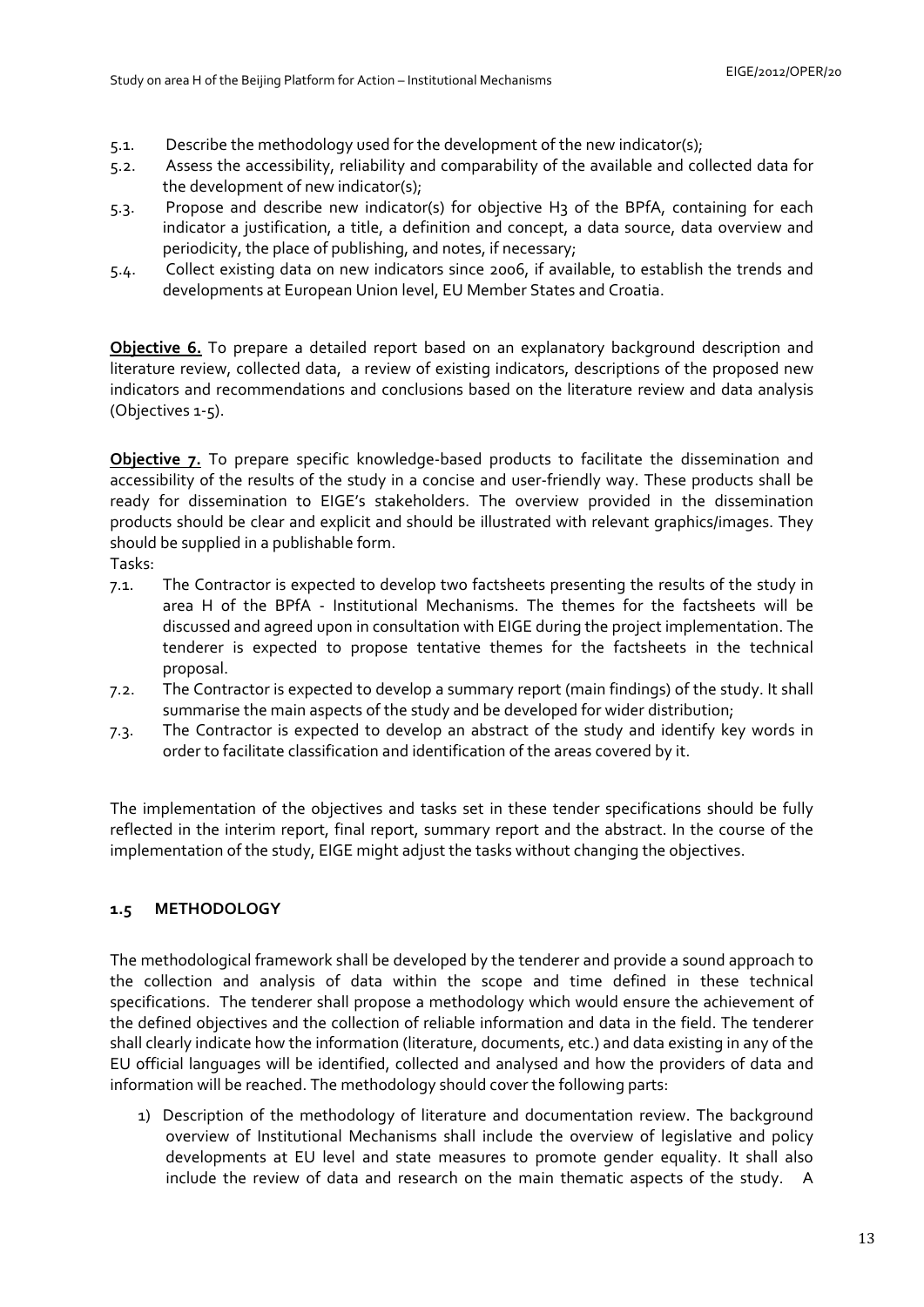literature and documentation review shall cover the sources of data and information in all 27 EU Member States and Croatia.

2) Description of the methodology to be applied for the data collection, review and development of indicators. The collection and analysis of data shall reflect institutional mechanisms and aspects of the three objectives of the critical area H of the BPfA in all 27 EU Member States and Croatia. In data collection, the impacts of the economic crisis should be taken into consideration. For objectives H1 and H2, the methodology for data collection should be based on, and comparable to, the methodology used by the Finnish Presidency of the Council of European union in 2006, and further expanded, where relevant. It should ensure the delivery of comparable data from the EU MS and Croatia. For objective H<sub>3</sub>, the Tenderer is expected to develop and apply a methodological approach for collecting information and proposing new indicator(s). The Tenderer should propose relevant and feasible indicator(s) and sub-indicators, if necessary, to monitoring objective H3 of the BPfA. Data analysis shall consider both qualitative and quantitative aspects and should enable comparison over time and at national level.

The proposed methodology should be described in detail in the bid.

# <span id="page-13-0"></span>**1.6 DELIVERABLES**

The Contractor shall work closely with EIGE through regular exchange of information. Throughout the implementation of the study the following deliverables shall be provided:

1. An Inception report, summarising the discussion of the inception meeting (week 3);

2. An Interim report on the first findings of the literature and documentation review, the collection of data and analysis, the progress so far and the next steps (week 16 for the report and week 18 for the meeting);

3. A Final report covering all the items described in specific objectives 1, 2, 3, 4, 5, 6 and 7 together with necessary statistical annexes (week 28);

- 4. A Summary report understandable for non-specialised readers (week 30);
- 5. An Abstract (week 30);
- 6. Two factsheets on area H of the BPfA Institutional Mechanisms (week 30);
- 7. 28 country sheets describing situation in each of 27 EU MS and Croatia (week 28);
- 9. Database of collected information (week 12, week 28).

All the deliverables listed above must be submitted in English (UK).

The reports must be written in a clear and simple way, providing information and analysis that can be understood by non-specialists. The reports and the abstract must be in MS Word (and PDF) format. The format of Annexes may vary depending on the type of information presented.

For the preparation of the deliverables, EIGE's guidelines on abbreviations, ordering of countries, referencing, text layout, editing, etc. must be taken into account. The guidelines will be provided to the Contractor at the Inception meeting.

The final versions of all deliverables must be professionally edited and proofread, preferably by an English native speaker. The documents must be delivered in an appropriate layout and they shall contain visual elements (e.g. tables and graphs).

All deliverables must be revised by the Contractor according to the Institute's recommendations, as necessary, and returned within the deadline mentioned in the Contract. When necessary, activities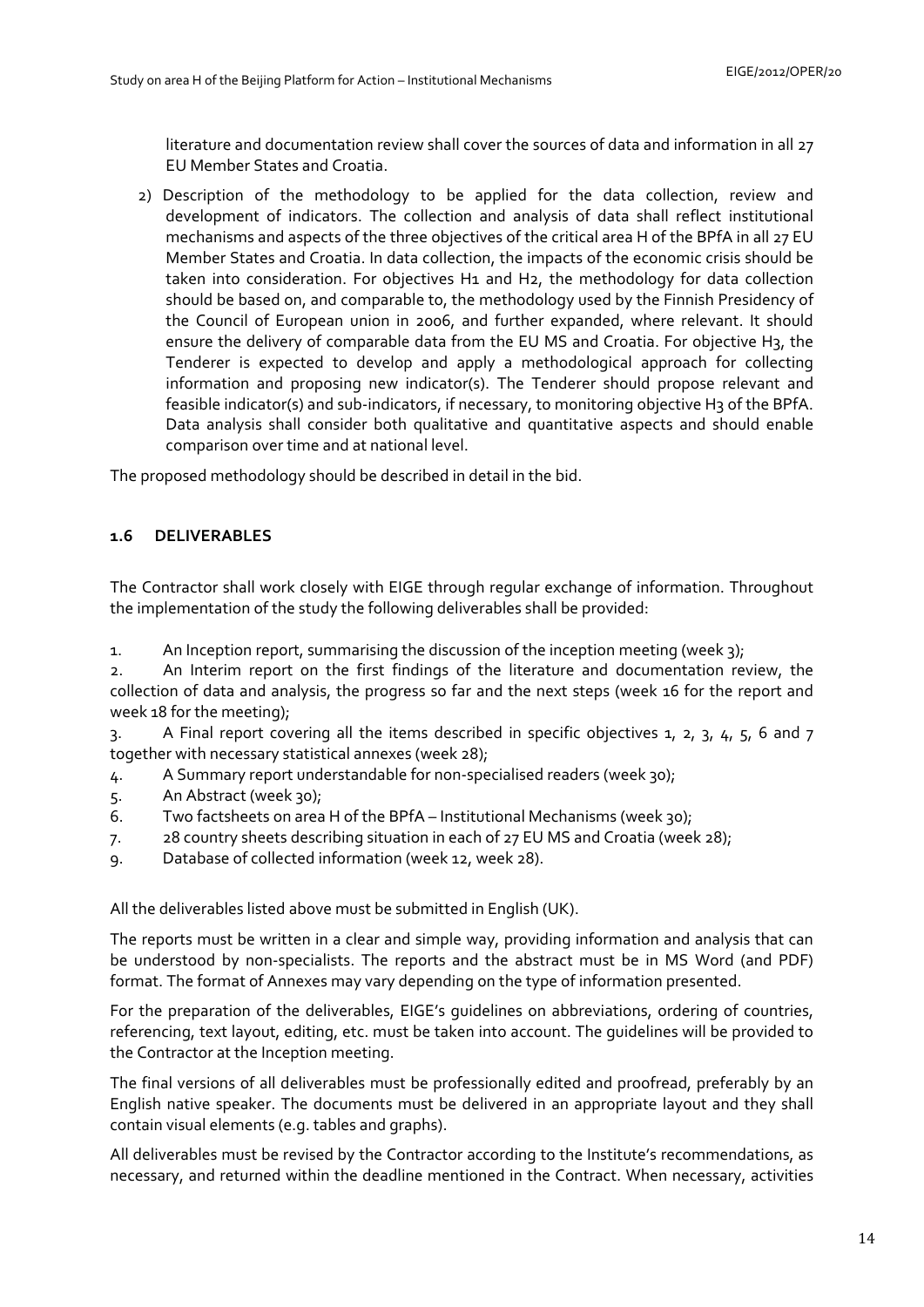aimed at producing deliverables, must run in parallel to ensure smooth operation of the project within the given timeframe.

EIGE will have the exclusive rights to publish the results of the study. The Contractor must ensure that there are no restrictions on confidentiality and/or intellectual property rights, expected from the third party.

All the reports with corresponding Annexes must be provided in three hard copies and in an electronic copy, with the exception of the final deliverables (detailed analytical final report, executive summary and abstract) which must be provided in four hard copies and in an electronic copy.

### **Deliverable 1**: Inception meeting and Inception report

Within two weeks from the contract signature EIGE will organise an Inception meeting with the Contractor in Vilnius to discuss the Technical Specifications and the contractor's offer. The project manager and the senior researcher(s) from the Contractor's team shall attend the meeting.

In the Inception meeting, the Contractor shall present in detail the methodology for data collection and analysis to be used, including key informants and actors, analytical tools, how the methods proposed are going to be implemented in light of the initial assessment of available information and data, and in particular, how the specific objectives and tasks will be implemented.

The contractor shall also present the results of the initial analysis, including:

- − The main findings of the preparatory work undertaken;
- − A description of the methodology to be used and the problems encountered;
- − A typology of data to be collected in each of the 27 EU Member States and Croatia;
- − A proposed structure for the interim report, final report, summary report, factsheets and abstract;
- − An updated work-plan ensuring the submission of the deliverables within the contractual deadline.

Based on the agreements reached during the meeting, the Contractor shall draw up an Inception report which is to be submitted to EIGE for approval within five days after the inception meeting. The Inception report shall present the results of the initial analysis, the agreed methodology to be used for further research, the organisation of work, the planning and timeline for all activities of the project within the contractual deadline and information on the project staff members and their contact details.

The Inception report, with corresponding Annexes, must be provided in two hard copies and in an electronic copy.

Size: minimum 10 pages and relevant annexes

### Language: English (UK)

Deadline: Two weeks after the date of signature of the contract the Inception meeting shall take place in Vilnius. The Contractor shall prepare an Inception report summarising the elements above and submit it to EIGE within five days after the inception meeting. EIGE will have five working days from receipt to approve or comment on the report. Within five days after receiving EIGE's comments, the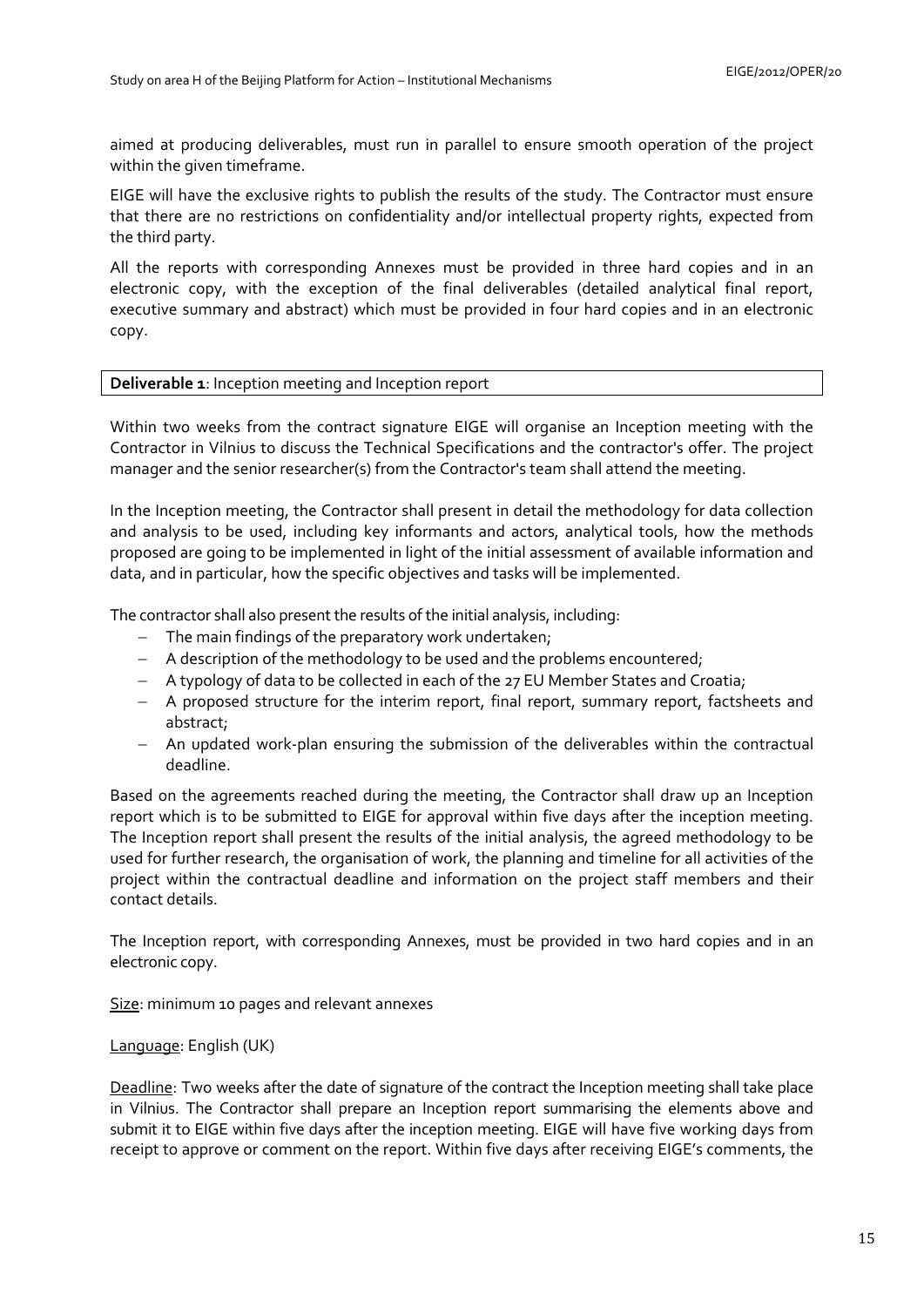Contractor shall submit additional information and the Inception report in the definitive form by electronic and regular mail.

## **Deliverable 2**: Interim report and Mid-term meeting

The Interim report, showing the progress of work undertaken, shall be submitted to EIGE and a midterm meeting will take place in Vilnius in order to present preliminary findings and to discuss further details of the study.

The interim report shall include the following, but not limited to:

- − A definition of the key terms and concepts;
- − A description of the methodologies used;
- − A draft background overview of the situation in 27 EU Member States and Croatia (objective 1);
- − A draft overview of the collected data (objective 2)
- − Preliminary database with country data (objective 2)
- − Preliminary quantitative and qualitative analysis of the collected data and overview on the reliability and the comparability of the collected data (objective 3);
- − A draft review of indicators proposed by the Finnish Presidency in 2006 and a proposal for new indicator(s), which would facilitate the monitoring of progress of implementation of the objective H<sub>3</sub> of the BPfA on basis of the collected data and information (objectives  $4, 5$ )
- − A preliminary list of topics to be covered in the factsheets. The topics are subject to change during the implementation of the project, in accordance with the preliminary findings (objective 7);
- − A visual presentation in a ppt format reflecting the structure and content of the Interim report;
- − A provisional structure for the final report, based on the Contractors improved understanding of the study developed during the preliminary phase;
- − An updated work-plan ensuring the submission of the final report, summary report, factsheets and abstract within the contractual deadlines.

The Interim report shall provide preliminary information covering specific objectives 1, 2, 3, 4, 5 and 7 and tasks described under each specific objective, listed under 1.4.2

The Interim report, with corresponding Annexes, must be provided in two hard copies and in an electronic copy.

Size: minimum 30 pages and relevant annexes

# Language: English (UK)

Deadline: 16 weeks after the date of signature of the contract the Contractor shall provide the Interim report to EIGE and participate in the mid-term meeting in Vilnius (W18). EIGE will have ten working days from receipt of the report to approve or comment. Within ten days of receiving EIGE's comments, the Contractor shall submit additional information and the Interim report in its definitive form by electronic and regular mail.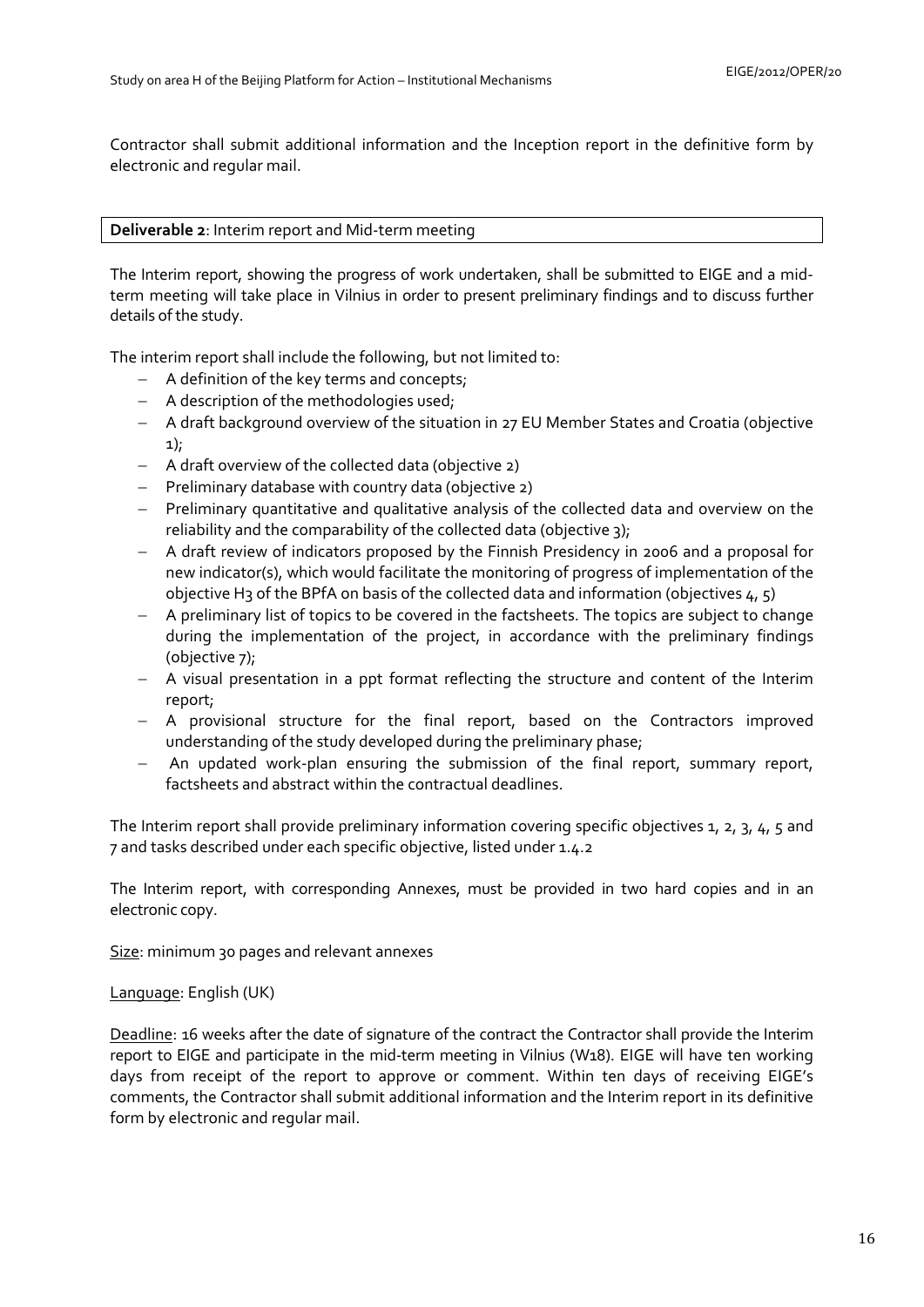#### **Deliverable 3**: Final report and Final meeting

The Final detailed analytical report shall be in line with the methodology proposed and agreed. It shall answer all the requests raised in the general and specific objectives and the related tasks as well as requests regarding the Final report as agreed during inception meeting and mid-term meeting. The analysis, conclusions and recommendations provided shall be clear and explicit. A Final meeting will take place in Vilnius in order to present the findings of the study and the report and to discuss the final details of the study.

The Final report shall include the following, but not limited to:

- − Definitions of the key terms and concepts;
- − Detailed description of the methodologies used;
- − Background overview of the situation on Institutional Mechanisms for gender equality in the 27 EU Member States and Croatia with an emphasis on the existence of national machineries and designated governmental bodies, gender mainstreaming and the generation and dissemination of sex-disaggregated information (objective 1);
- − Overview of the data collected (objective 2);
- − Quantitative and qualitative analysis of the data on institutional mechanisms in each of 27 EU Member States and Croatia (objective 3);
- − Overview of the accessibility, reliability and comparability of the data collected, identified gaps and recommendations to improve the objectivity, comparability and reliability of data at European level in the area of Institutional Mechanisms (objective 3);
- − Review of indicators proposed by the Finnish Presidency and adopted by the Council of the European Union in 2006, and description and justification of the quantitative and/or qualitative indicator(s), including the sub-indicators if necessary, containing the title of the indicator, definition and conceptualisation, data source, data overview, place of publishing, and notes, as needed (objectives 4, 5);
- − Conclusions and recommendations based on the literature review and data collection;
- − A visual presentation in a ppt format reflecting the structure and content of the Final report;
- − All the data collected and analysed presented in tables and graphs (as an Annex);
- − All the references and sources reviewed or consulted during the project (as an Annex).

The Final report shall cover the specific objectives 1, 2, 3, 4, 5, 6 and 7 and tasks described under each specific objective, listed under 1.4.2, together with necessary statistical annexes. The analysis of indicators and sub-indicators will be used for the follow-up of the BPfA in area H: Institutional Mechanisms. The Final report shall include, but not limited to, the following sections: Introduction; Background overview; Methodology; Data and analysis of Institutional Mechanisms in the EU MS and Croatia; Conclusions and recommendations; Appendices; References.

In a separate file all data used for calculations, analysis and visualisations must be presented. The document shall be MS Excel format (or compatible).

The Final report, with corresponding Annexes, must be provided in four hard copies and in an electronic copy.

Size: minimum 60 pages and relevant annexes

Language: English (UK)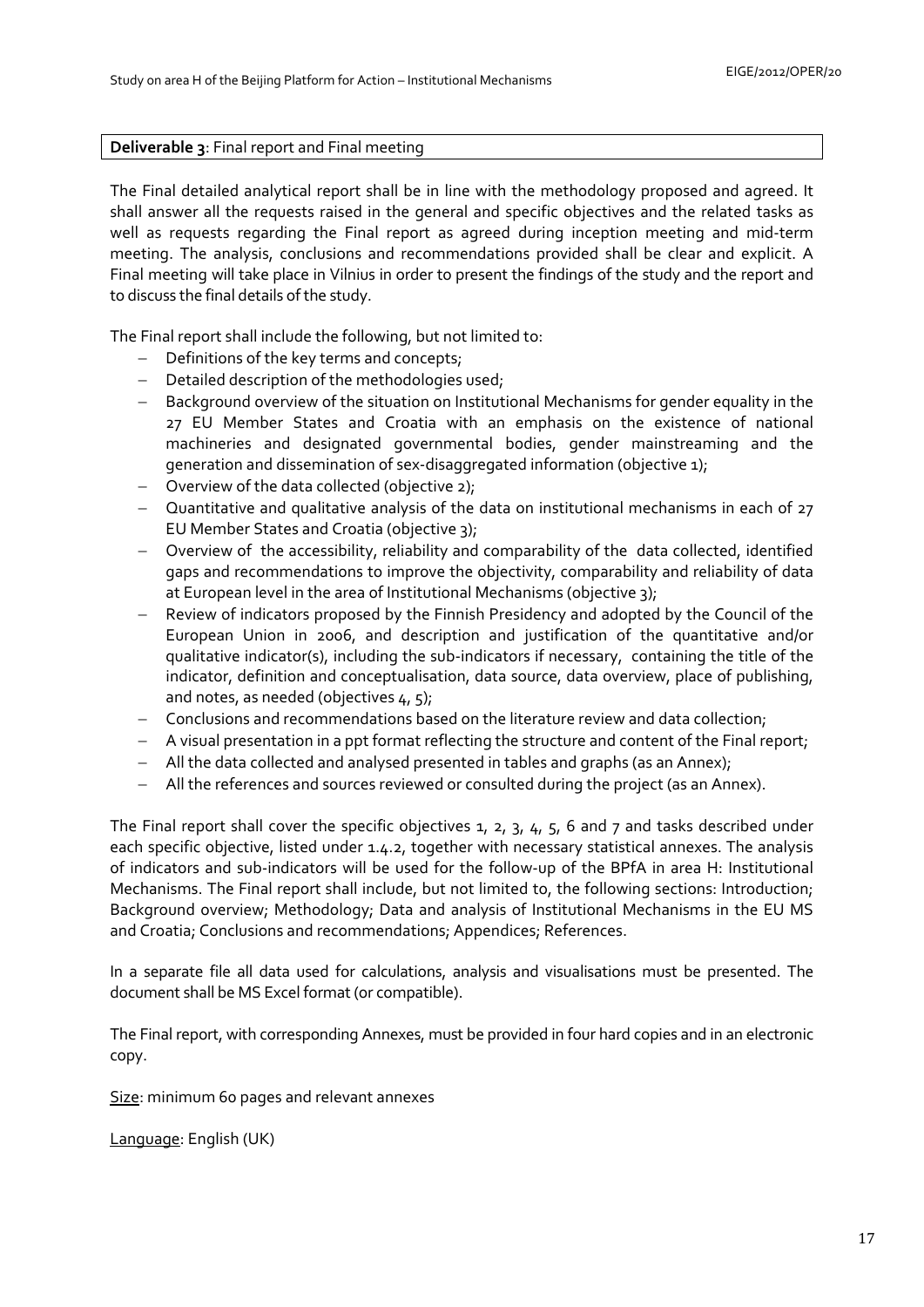Deadline: 28 weeks after the date of signature of the contract the Contractor shall provide the final report to EIGE. EIGE will have 20 working days from receipt of the report to approve or comment. Within ten days of receiving EIGE's comments, the Contractor shall submit additional information and the Final report in its definitive form by electronic and regular mail. The Contractor is expected to ensure smooth and efficient communication with EIGE after submission of the Final report in case clarification regarding provided information is needed.

# **Deliverable 4:** Summary report

An extended summary will outline the main findings in a concise format and will be developed for wider dissemination. The Summary report shall bring together the key findings of the final report in a reader friendly format, understandable for wider public, with an appropriate lay-out, relevant graphic elements, such as text boxes, graphics, photos, etc. to enhance its readability and maximise its impact. The overview provided shall be clear and explicit. The Summary report shall be supplied in a publishable form.

The Summary report, with corresponding Annexes, must be provided in four hard copies and in an electronic copy.

Size: minimum 20 pages

# Language: English (UK)

Deadline: 30 weeks after the date of signature of the contract the Contractor shall provide the Summary report to EIGE. EIGE will have ten working days from receipt of the report to approve or comment. Within ten days of receiving EIGE's comments, the Contractor shall submit additional information and the Summary report in its definitive form by electronic and regular mail.

# **Deliverable 5:** Abstract

The Abstract shall provide a brief summary of the study and it shall help the reader quickly ascertain the study's purpose. Proposed structure of the Abstract:

- − The focus of the study;
- − Methodologies used;
- − Main results and findings;
- − Main conclusions and recommendations.

The Abstract, must be provided in four hard copies and in an electronic copy.

Size: two pages

# Language: English (UK)

Deadline: 30 weeks after the date of signature of the contract the Contractor shall provide the Abstract to EIGE. EIGE will have ten working days from receipt of the report to approve or comment. Within ten days of receiving EIGE's comments, the Contractor shall submit additional information and the Abstract in definitive form by electronic and regular mail.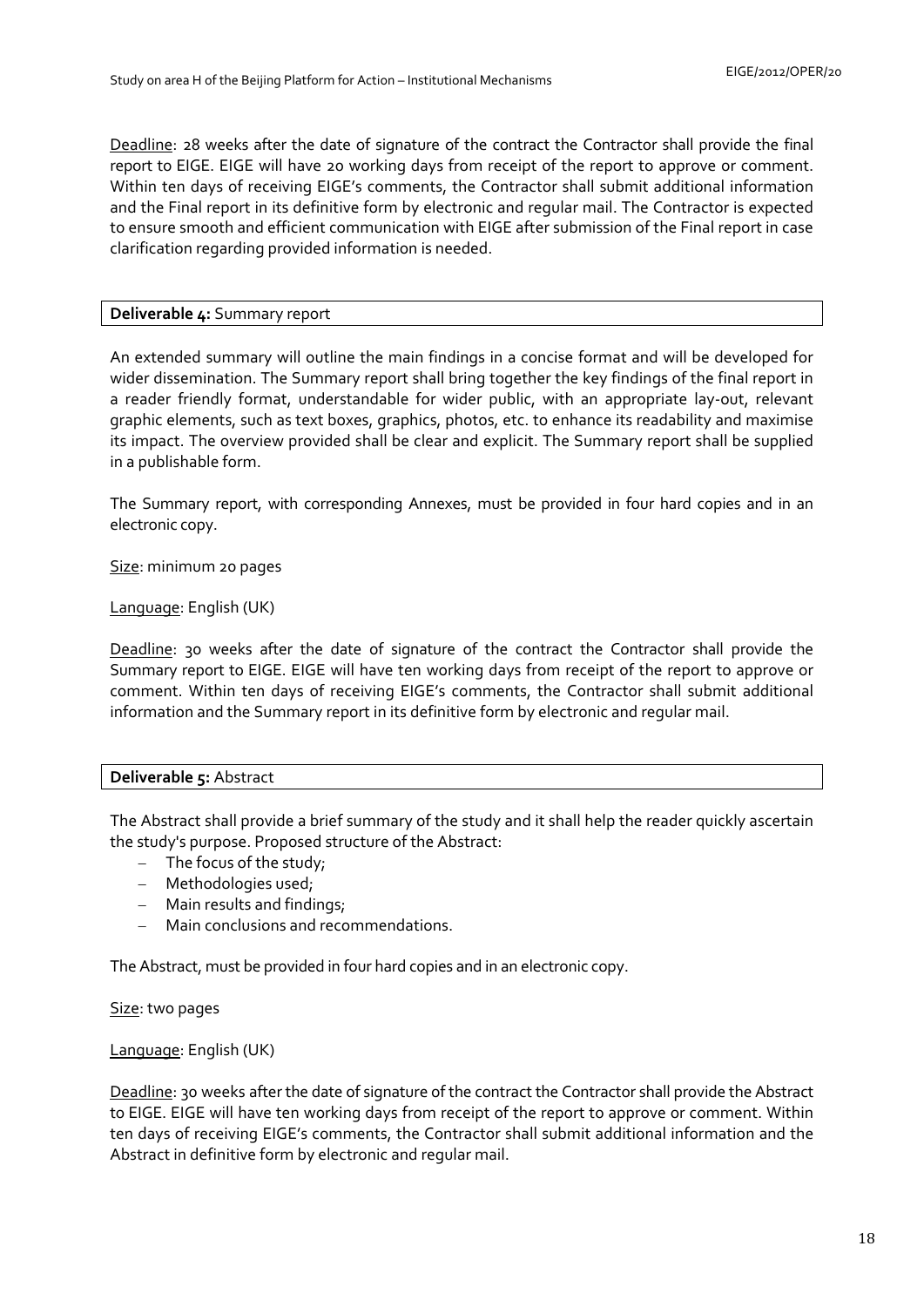#### **Deliverable 6:** Two factsheets on area H of the BPfA - Institutional Mechanisms

The contractor is expected to develop two (2) factsheets presenting the results of the study in the areas of Institutional Mechanisms. The themes for the reference sheets will be discussed and agreed upon with EIGE. The tenderer may propose the themes for the factsheets in the technical proposal.

The prepared information shall be ready made for a possible future publication of EIGE.

Size: four pages per each factsheet.

Language: English (UK)

Deadline: The Contractor shall provide two factsheets to EIGE 30 weeks after the date of signature of the contract. EIGE will have 10 working days from receipt of the factsheets to approve or comment. Within 10 days of receiving EIGE's comments, the Contractor will submit additional information and the factsheets in their definitive form.

#### **Deliverable 7:** 28 Country sheets

The country sheets should provide information collected under the objectives  $1$ ,  $2$ ,  $3$ ,  $4$  and  $5$  in a concise and clear manner on the 27 EU Member States and Croatia. The structure of the country sheets should be presented to EIGE and agreed upon during the Interim meeting. The tenderer may propose the structure for the country sheets in the technical proposal.

Size: minimum four pages per each country, 28 country sheets (27 EU MS and Croatia)

### Language: English (UK)

Deadline: The structure of the country sheets shall be presented to EIGE during the Interim meeting. The contractor shall provide 28 country sheets to EIGE 28 weeks after the date of signature of the contract. EIGE will have 10 working days from receipt of the country sheets to approve or comment. Within 10 days of receiving EIGE's comments, the Contractor will submit additional information and the country sheets in their definitive form.

### **Deliverable 8:** Database

All data collected during the data collection exercise should be stored in a database. The database should allow further data analysis and should allow data extraction by selected variables. Prior to data collection, the proposed structure of the database should be presented to EIGE and agreed upon.

Size: according to the collected information during data collection exercise

#### Language: English (UK)

Deadline: The draft structure of the database shall be presented to EIGE during the Inception meeting. A draft database containing results from questionnaire and data collection exercise should be delivered immediately after closing the field work. The finalised database should be delivered as soon as possible, but not later than 28 weeks after the date of signature of the contract. EIGE shall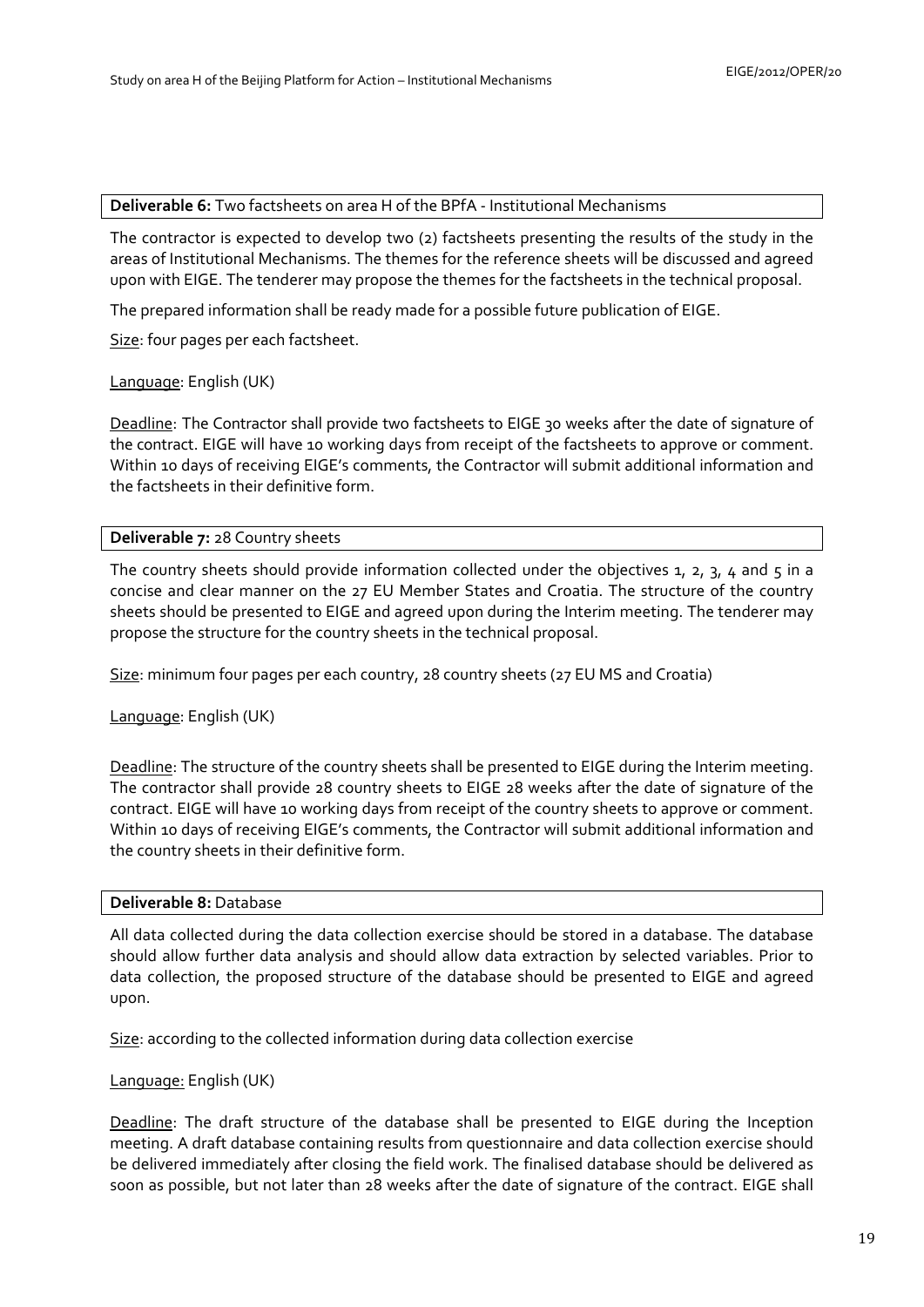have 15 working days from receipt of the database to approve or comment. Within 15 days of receiving EIGE's comments, the Contractor will revise and resubmit the database.

# <span id="page-19-0"></span>**1.7 PROVISIONAL TIMELINE**

| Milestone         | Week                                           |  |
|-------------------|------------------------------------------------|--|
| Inception meeting | W <sub>2</sub>                                 |  |
| Inception report  | W3                                             |  |
| Interim report    | W <sub>16</sub>                                |  |
| Interim meeting   | W <sub>18</sub>                                |  |
| Final report      | W <sub>28</sub>                                |  |
| Summary report    | W30                                            |  |
| Abstract          | W30                                            |  |
| Factsheets        | W30                                            |  |
| Country sheets    | W <sub>28</sub>                                |  |
| Database          | W <sub>12</sub> (indicative); W <sub>2</sub> 8 |  |

# <span id="page-19-1"></span>**1.8 RESPONSIBILITY**

The overall responsibility for executing the contract, including the implementation of all measures necessary to provide the Institute with deliverables of the highest quality on time, lies with the Contractor.

# <span id="page-19-2"></span>**1.9 PROJECT TEAM**

The organisation of the project team is of high importance. The required experience of the project team shall be explicitly described in their CVs included in the tenderer's offer (as referred in section 2.4.3.B of the tender specifications).

The team:

- Must include a project manager with at least five years of experience in research management;
- Must include at least five researchers with at least five years of experience in gender equality research, preferably with an expertise in gender mainstreaming of whom one should act as a senior researcher, responsible for the content of the research;
- Must include at least one researcher with knowledge and experience in quantitative and/or qualitative data analysis and development of indicators;
- Must include one editor with experience in arranging, writing, editing and overseeing the production of texts for publications.

The team working on the project must possess strong analytical and drafting capacities and have a very good knowledge of English language. Knowledge of English shall be minimum Level C1 based on Common European Framework of Reference (CEF).

The project manager is in charge of the coordination and administrative tasks of the project, as well as being responsible for contacting and informing EIGE about all aspects related to the execution of the contract. The project manager shall provide EIGE with frequent updates on the progress of the study and other relevant aspects of the work. The full team is responsible for the content and quality of all the deliverables.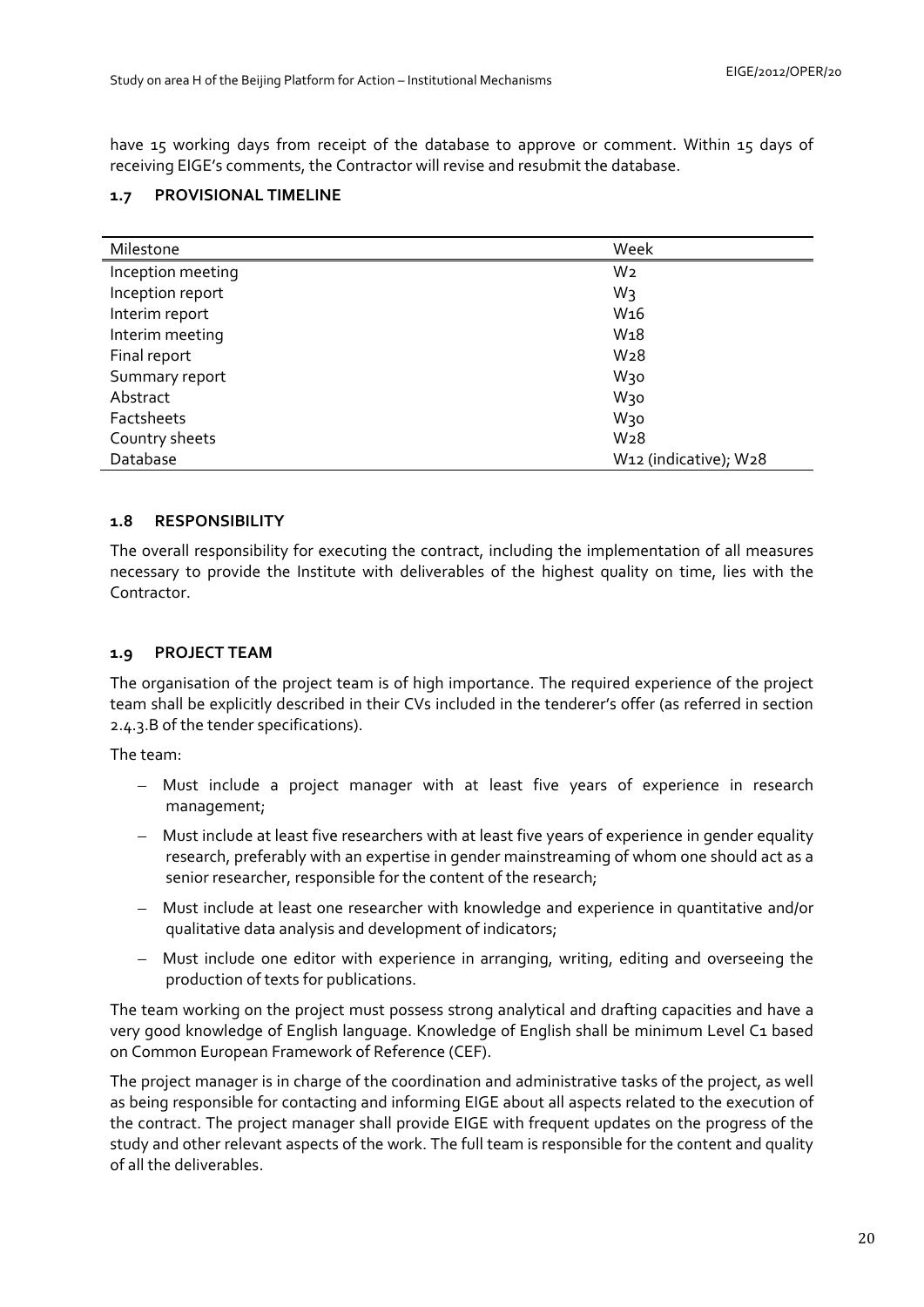The implementation of the Contract will require knowledge and expertise in the following areas:

- Experience, understanding and knowledge (on a EU and national level) of the European Union's policies and strategies on gender equality and gender mainstreaming;
- Experience in comparative research related to Institutional Mechanisms and gender equality either at EU level or Member States level;
- Experience in working with statistical databases and data;
- Ability to assess the quality, measurability, reliability, comparability of data and interpretation of data;
- Experience in the synthesis and analysis of large amounts of information;
- Experience in drafting analytical reports in a European context.

### <span id="page-20-0"></span>**1.10 COMMUNICATION**

Communication between the Contractor and the Institute shall be possible by phone, email and video-conference during EIGE's working days and hours.

During the course of the contract period, and in addition to the inception meeting to be held at EIGE's premises in Vilnius, at least two more meetings are envisaged between the Contractor and representatives of EIGE. At the inception meeting the objectives of the project will be discussed in detail, and, in particular, the research methodology and the project timeline as defined in the technical proposal submitted by the Contractor during the tendering process. At the mid-term meeting the representatives of EIGE and the Contractor will discuss the interim report. At the final meeting the findings of the study and the draft final report will be discussed. These meetings will serve as a platform to exchange information and project development in regard to quality control and will supplement other communicated information. All meetings will take place in Vilnius at EIGE's premises.

The project manager and the senior researcher(s) shall attend all meetings.

All costs for participation at the above mentioned meetings are to be borne in full by the Contractor.

In addition to these meetings/events, EIGE may, at its own cost, send representatives to the Contractor's headquarters for any additional ad hoc meetings that may be required. Video conferences might be organised when needed.

The Contractor is expected to ensure smooth and efficient communication with EIGE during the contract life-span and beyond during the following six months after the end of the contract. EIGE will have a follow-up focused on the collection of good practices, methods and tools developed and used by the EU institutions, the governments of the 27 Member States and Croatia. The follow-up tender will be based on the entry points and existing resources identified by the research study conducted under the present tender.

In order to maximise and streamline communications between future contractors and the information sources identified by this research study, the Contractor shall ensure sustainability of the communications also in the six months period following the end of the contract.

The contractor is expected to clarify in the cover letter sent to all information sources that a second demand of information will be soon coming whenever positive responses are given on the existence of structures, methods, tools and promising practices on gender equality mainstreaming.

Contacts made with Member States to gather information should be fully documented and shared with EIGE in order to help to iron out problems related to information request fatigue. Full results of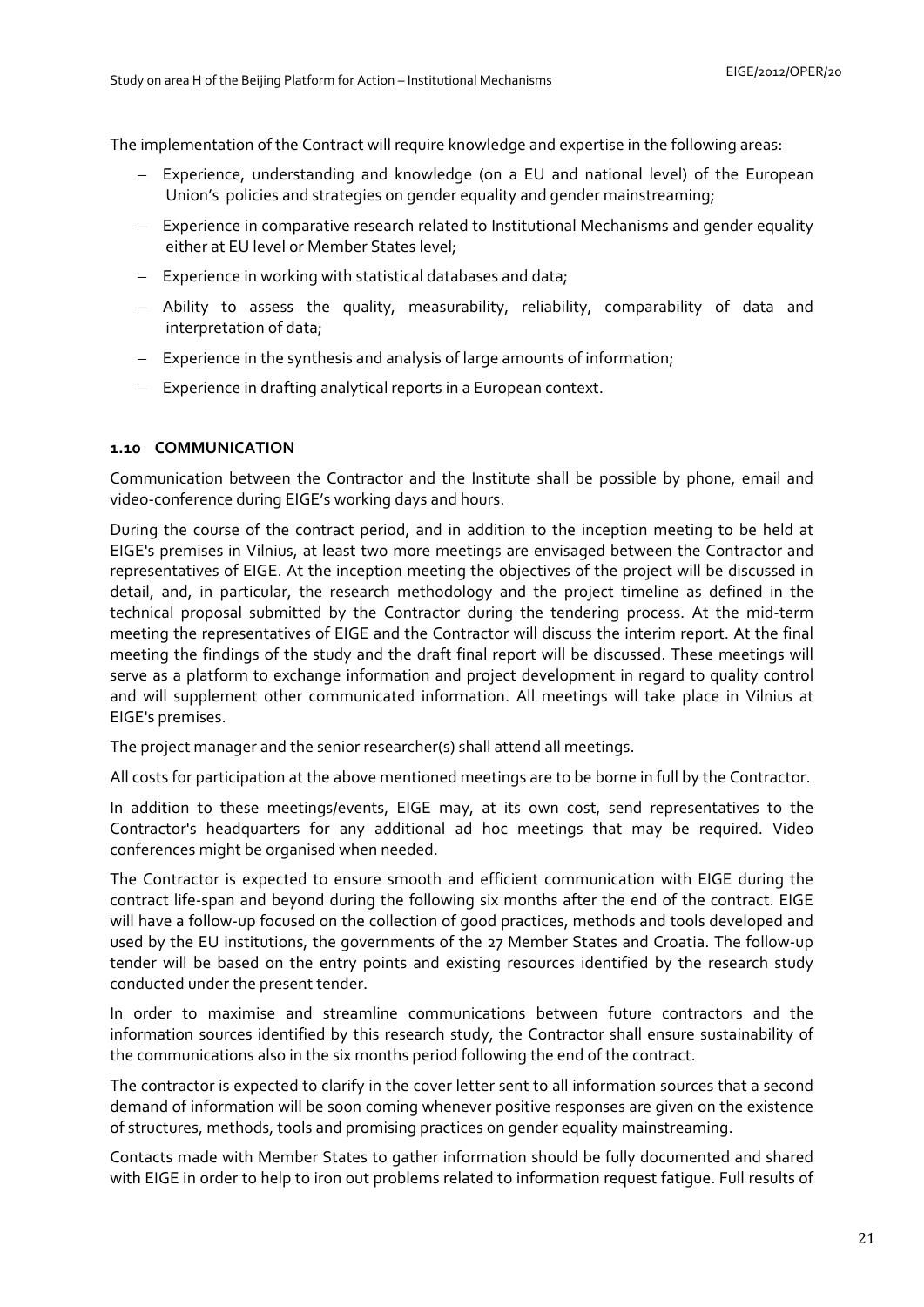questionnaires should be made available to EIGE directly after the end of the data collection exercise.

A meeting between both research teams might be deemed necessary under the framework of scheduled meetings in order to coordinate multiple requests for information to the same information sources in the most effective manner.

# <span id="page-21-0"></span>**1.11 MONITORING OF PROJECT IMPLEMENTATION**

EIGE will monitor the project in technical and administrative terms. The Contractor shall report immediately in writing any problems encountered during the implementation of the contract to the Institute.

The Contractor shall expect that the European Court of Auditors and the European Anti-Fraud Office (OLAF) have the right to gain access to all documentation relating to the project and, therefore, must keep copies of all relevant and related documents.

EIGE's staff may, during the duration of the project, visit the Contractor's offices and/or the sites where the project is carried out to assess the quality of the work.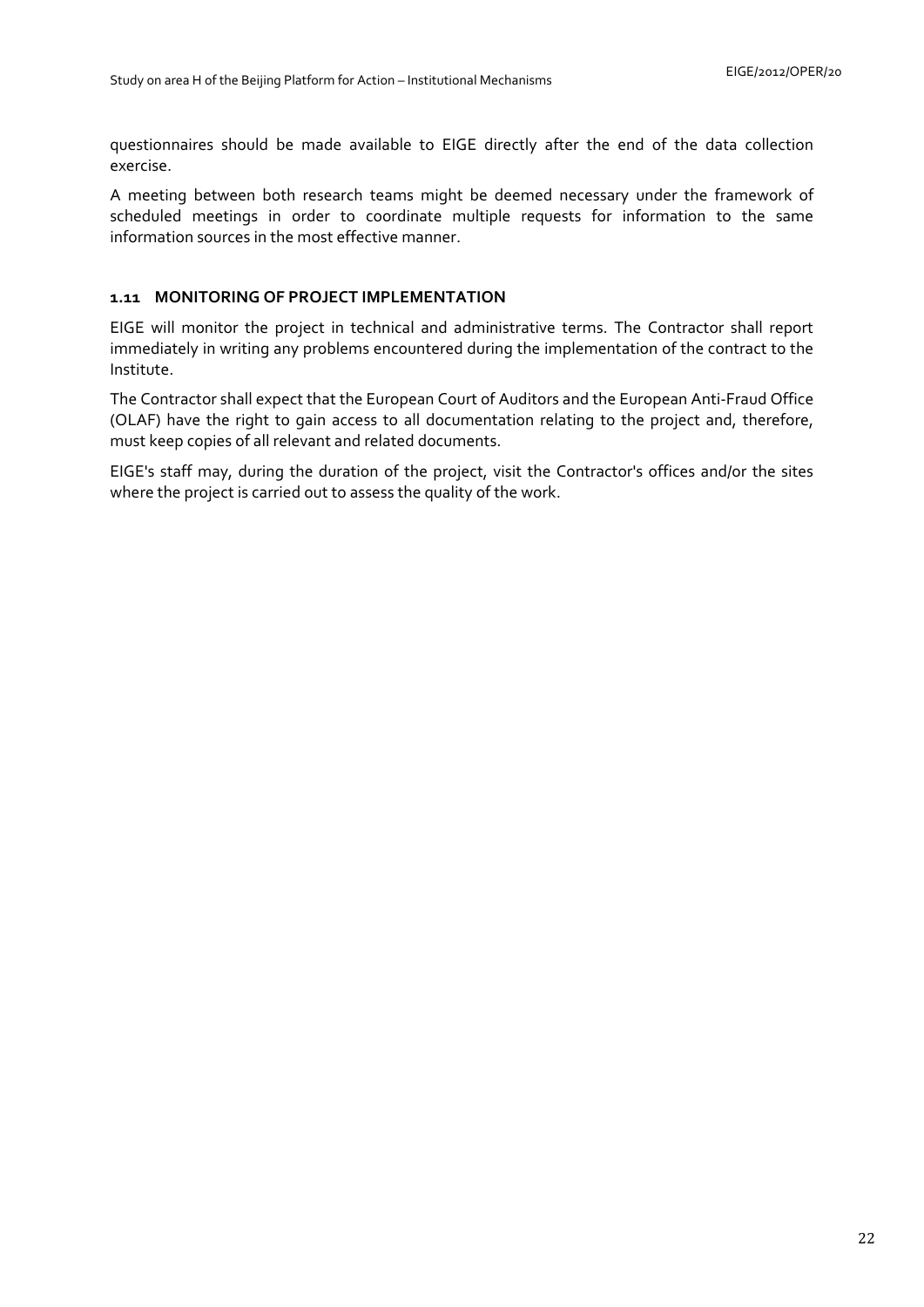# **2 THE TENDER**

# <span id="page-22-1"></span><span id="page-22-0"></span>**2.1 SUBMISSION OF THE TENDER**

Participation in tendering procedures is open on equal terms to all natural and legal persons falling within the scope of the Treaties (this includes all economic operators registered in the EU and all EU citizens). Participation is also open to all natural and legal persons in any non-EU country which has an agreement with the European Union in the field of public procurement on the conditions laid down in that agreement.

Tenders must be submitted in accordance with the specific requirements of the Letter of Invitation to Tender and, without fail, within the deadlines laid down therein.

Late delivery will lead to the exclusion of the tender from the award procedure for this contract. Offers sent by e-mail or by fax will also be non admissible. Envelopes found open at the opening session will also lead to non-admissibility of the tender. Consequently, tenderers must ensure that their bids are packed in such a way as to prevent any accidental opening during its mailing.

The tender must remain valid for a period of **6 months** from the final date for submission of the tenders.

This invitation to tender is intended to be competitive. Any attempt by a tenderer to obtain confidential information, enter into unlawful agreements, collude or make arrangements with competitors, canvass or solicit EIGE staff or influence the evaluation committee or its individual members in any way during the tendering process will render tender invalid.

Submission of a tender implies that the Contractor accepts all the terms and conditions set out in these specifications (including the annexes and the technical specifications) and waives all other terms of business.

Submission of a tender binds the Contractor to whom the contract is awarded during performance of the contract. Once EIGE has accepted the tender, it shall become the property of the Institute that shall treat it confidentially.

EIGE shall not reimburse expenses incurred in preparing and submitting tenders. No compensation may be claimed by tenderers whose tender has not been accepted, including when the Institute (the contracting authority) decides not to award the contract.

The Protocol on the Privileges and Immunities of the European Union shall apply to this invitation to tender.

# <span id="page-22-2"></span>**2.2 OPENING OF TENDERS**

Tenders will be opened on

*22/08/2012 at 10:00 EET (Vilnius time)*

at the following location:

European Institute for Gender Equality Švitrigailos g. 11M, 03228 Vilnius, Lithuania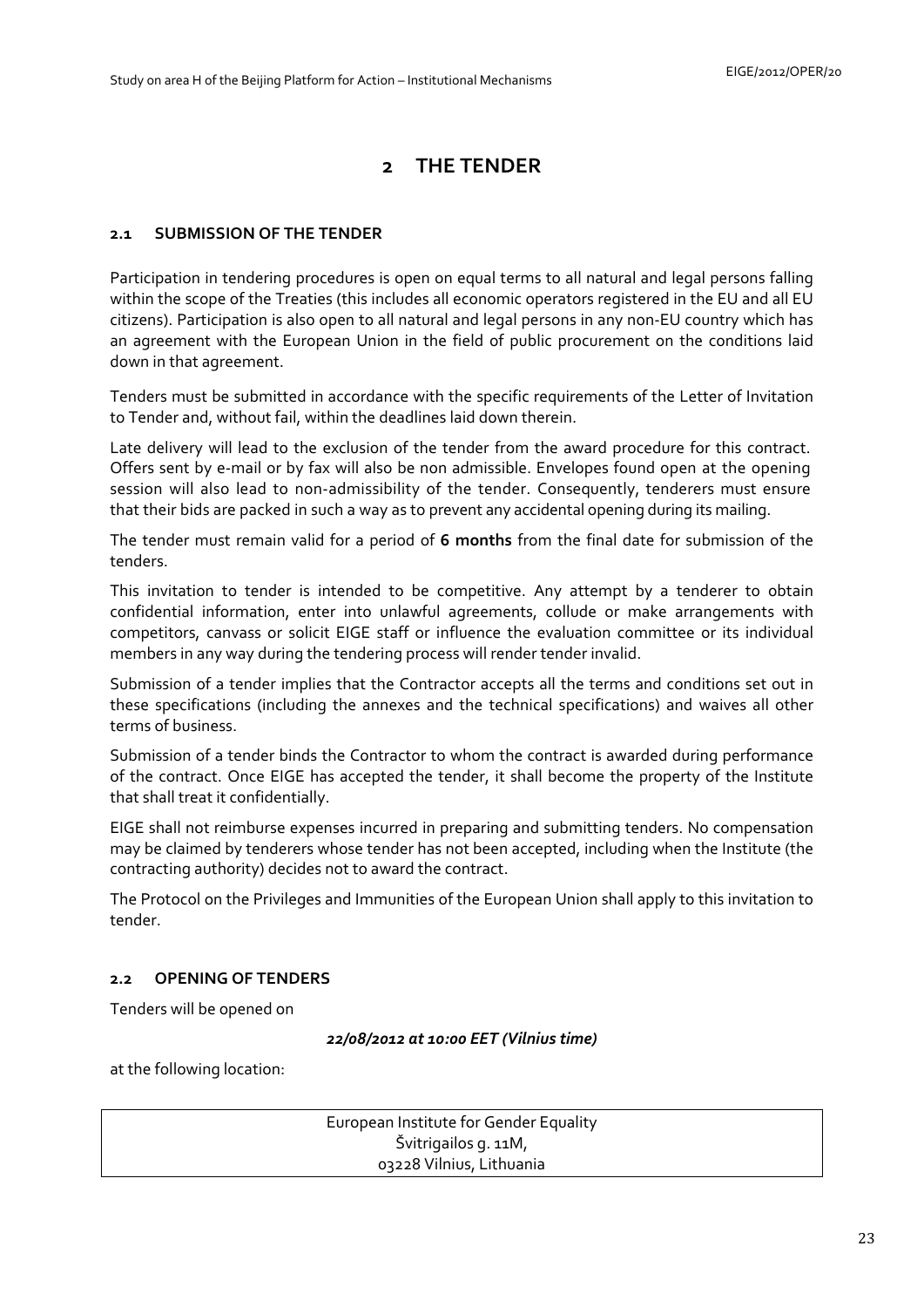One authorised representative of each tenderer may attend the opening of the bids as observer. Companies wishing to attend are requested to notify their intention at the latest 2 working days in advance to the following e-mail address: [procurement@eige.europa.eu.](mailto:procurement@eige.europa.eu) The reference number of the procurement procedure should be clearly indicated.

This notification must contain an authorisation document signed by an authorised officer of the tenderer and specify the name of the person who will attend the opening on the tenderer's behalf. The credentials of the representative will be checked by EIGE.

# <span id="page-23-0"></span>**2.3 CONTACTS with EIGE**

In principle, no contact is permitted between the Institute and the tenderer during the tendering procedure. However, contacts may exceptionally be permitted – these cases are specified in the Letter of Invitation.

Under the conditions described in the Letter of Invitation, further information can be obtained by sending a request to:

e-mail: procurement@eige.europa.eu

Provided it has been requested in good time, such additional information will be supplied simultaneously to all economic operators by posting it onto EIGE web-site, Internet address **[http://eige.europa.eu](http://eige.europa.eu/)**. The Institute is not bound to reply to requests for additional information received less than five working days before the final date for submission of tenders.

EIGE will inform interested parties of the existence of an error, a lack of precision, an omission or any other type of defect in the documents relating to this call for tenders by supplying information on the Internet address **[http://eige.europa.eu](http://eige.europa.eu/)**.

During assessment procedure, EIGE may require some clarification in connection with a tender, or if obvious clerical errors in the tender must be corrected. In any event, such contact must not lead to any amendment of the terms of the tender.

### <span id="page-23-1"></span>**2.4 CONTENT OF THE TENDER**

All tenders must contain all the information and all the supporting documents required by these Specifications. In the absence of the required information or documents, the Institute may disqualify the bid. EIGE reserves the right, however, to request additional evidences in relation to the bid submitted for evaluation or verification purposes within a time-limit stipulated in its request.

Tenders must be clear and concise, with continuous page numbering, and assembled in coherent fashion (e.g. bound or stapled).

Tenders shall be submitted in an official EU language if possible in English, the working language of EIGE.

All tenders must include:

**A. Covering letter** signed by the tenderer or his/her duly authorised representative

#### **B. Table of contents**

## **C. Five sections**:

**Section One**: Administrative information,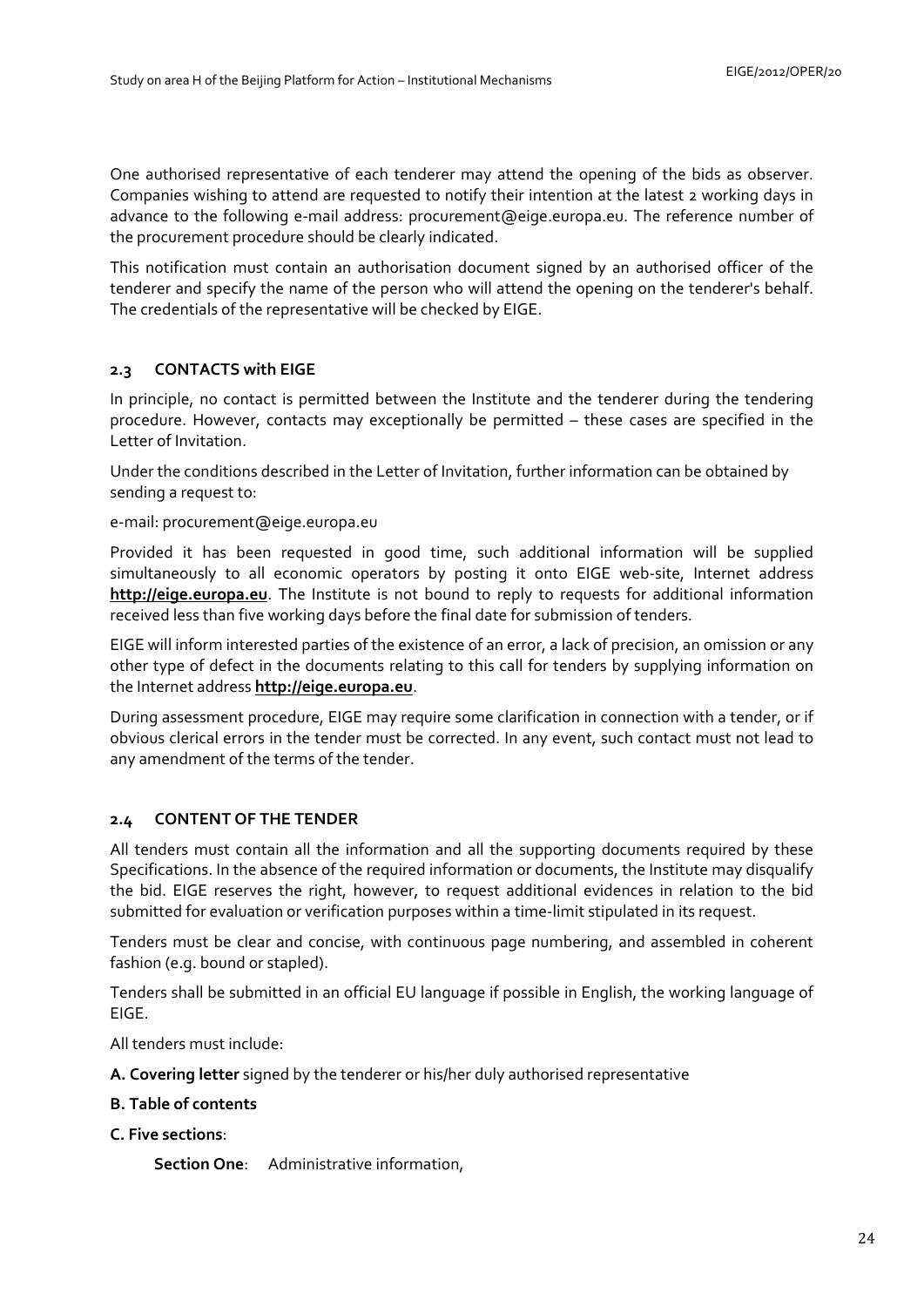**Section Two**: Documents related to the Exclusion criteria

**Section Three**: Documents related to the Selection criteria

**Section Four**: Technical offer addressing technical specifications and award

**Section Five:** Financial offer

<span id="page-24-0"></span>Standard submission forms are annexed to these specifications.

# *2.4.1 SECTION ONE: ADMINISTRATIVE INFORMATION*

The Tenderer must provide the following identification documentation:

- Tenderer identification Form The tenderer identification form is to be provided in original, signed by a representative of the Tenderer authorised to sign contracts with the third parties
- Legal entity Form The legal entity form is to be provided in original signed by a representative of the Tenderer authorised to sign contracts with the third parties. This form (individuals, private entities or public entities) is available at: [http://ec.europa.eu/budget/execution/legal\\_entities\\_en.htm](http://ec.europa.eu/budget/execution/legal_entities_en.htm)
- Financial identification Form

The original **bank identification form** must be filled in and signed by an authorised representative of the Tenderer and his/her bank. A standard form is available at: [http://ec.europa.eu/budget/execution/ftiers\\_en.htm](http://ec.europa.eu/budget/execution/ftiers_en.htm)

**The above forms must be accompanied by the evidence as indicated at the bottom of each form (f***or private entities***: proof of registration, VAT registration etc;** *for individuals***: copy of passport, proof of registration/VAT if applicable;** *for public entities***: official document on establishment etc).** 

### Joint Offers

A joint tender is a situation where an offer is submitted by a group of tenderers (consortium). If awarded the contract, each member of the consortium will be jointly and severally liable towards EIGE for the performance of the contract.

A consortium can be a permanent, legally established grouping or a grouping which has been constituted for this tender procedure.

Consortia members in joint tenders may submit only one tender for a single contract. All members of the consortium shall sign the tender or one of the consortium members which is designated as the representative authorised to undertake commitments on its behalf (copy of the authorisation must be provided with the offer).

The tender must indicate which member (lead consortium partner) will represent the consortium in dealing with the contracting authority. The tender must describe the form the cooperation is to take in order to achieve the desired results and how technical, administrative and financial aspects will be organised.

If the tender does not mention that all members are jointly and severally liable, all other parties included in the tender than the party signing the tender (Tenderers) will be considered subcontractors.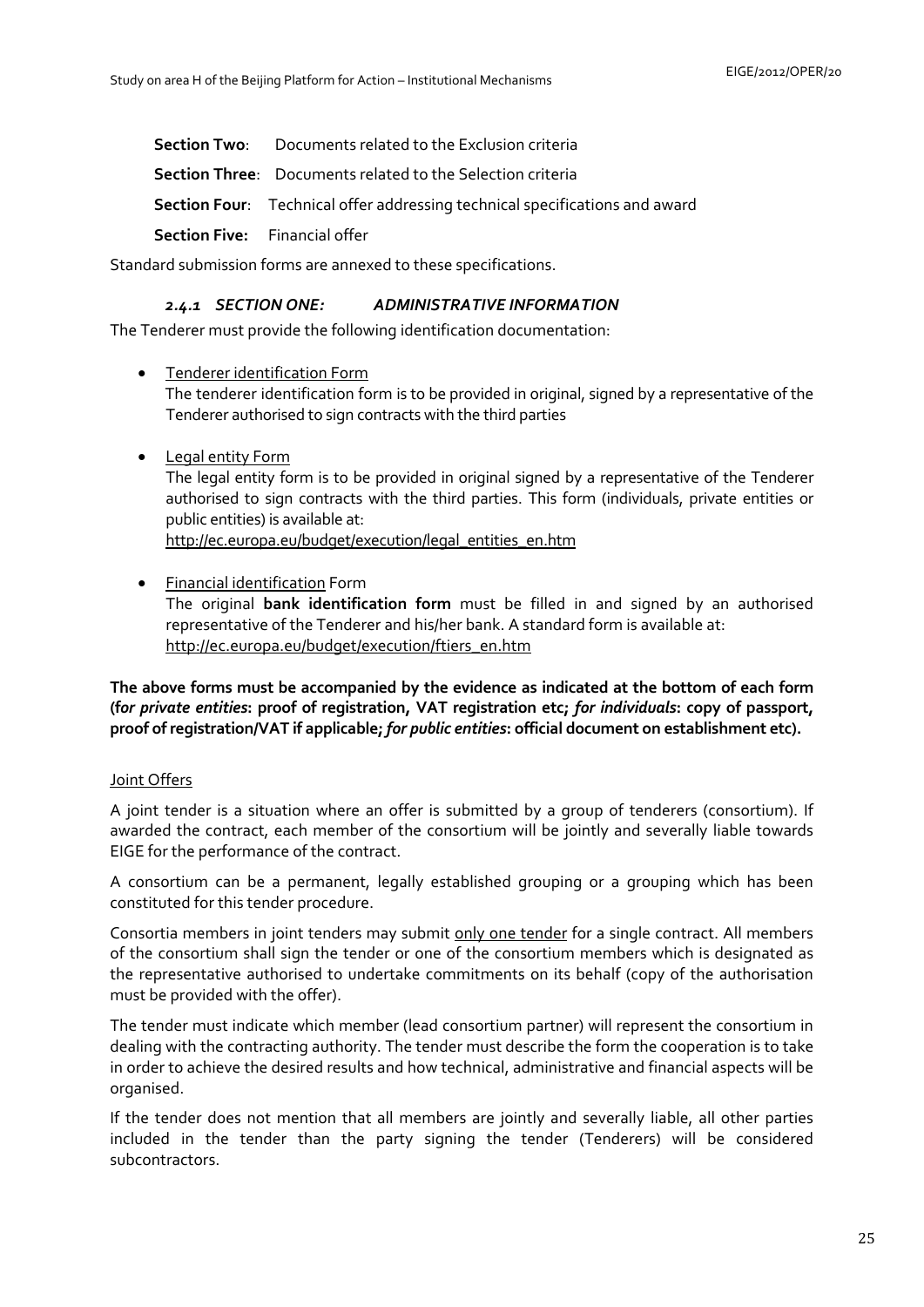In case of submission of a joint offer, the Tenderers are asked to provide an original of filled in and duly signed one of the attached **Powers of attorney** of the Standard Submission Forms depending on the set up that has been chosen by the Tenderers, and specify the role of the group, as well as who has been appointed by the others as the group leader.

In case of a joint offer, only the group leader must return the financial identification form.

# Subcontracting

Subcontracting is the situation where the Contractor in order to implement the contract, enters into legal commitments with other legal or natural persons for performing part of the service (in particular, any work performed by a person who is not an employee of the tenderer will be considered as subcontracted).

The Contractor shall remain bound by his obligations to EIGE and shall bear exclusive liability, sole and fully responsibility for the performance of the contract. EIGE has no direct legal relationship with the subcontractor(s).

If the Tenderer envisages subcontracting, the tender must include, using models in Standard Submission Forms:

- a **subcontracting form** by Tenderer clearly stating the roles, activities and responsibilities of the proposed subcontractor(s), and the reasons why subcontracting is envisaged;
- a **letter of intent** by each proposed subcontractor stating its intention to collaborate with the tender if the Tenderer wins the contract and their willingness to accept the tasks and the terms and conditions of the contract.

The Tenderer must indicate clearly in their methodology, which parts of the work will be subcontracted.

The main contractor retains full liability towards EIGE for performance of the contract as a whole. Accordingly:

- EIGE will treat all contractual matters (e.g. payment) exclusively with the main Contractor, whether or not the tasks are performed by a subcontractor;
- under no circumstances can the main Contractor avoid liability towards the agency on the grounds that the subcontractor is at fault.

Prior written approval from EIGE is necessary in order to replace a subcontractor and/or have work which was not originally subcontracted in the original tender carried out by third parties.

<span id="page-25-0"></span>In case the identity of subcontractors is not known at the time of submitting the offer, any future subcontract may be awarded according to the provisions of the contract.

# *2.4.2 SECTION TWO. EXCLUSION CRITERIA DOCUMENTATION*

A. Tenderers (including consortium members in case of a joint offer and subcontractors in case of subcontracting) or their representatives, shall provide an original **Declaration on honour**, duly signed and dated in which they:

• state whether or not they are in one or more of the situations referred to in Articles 93 and 94 of the Financial Regulation and detailed in the SSF;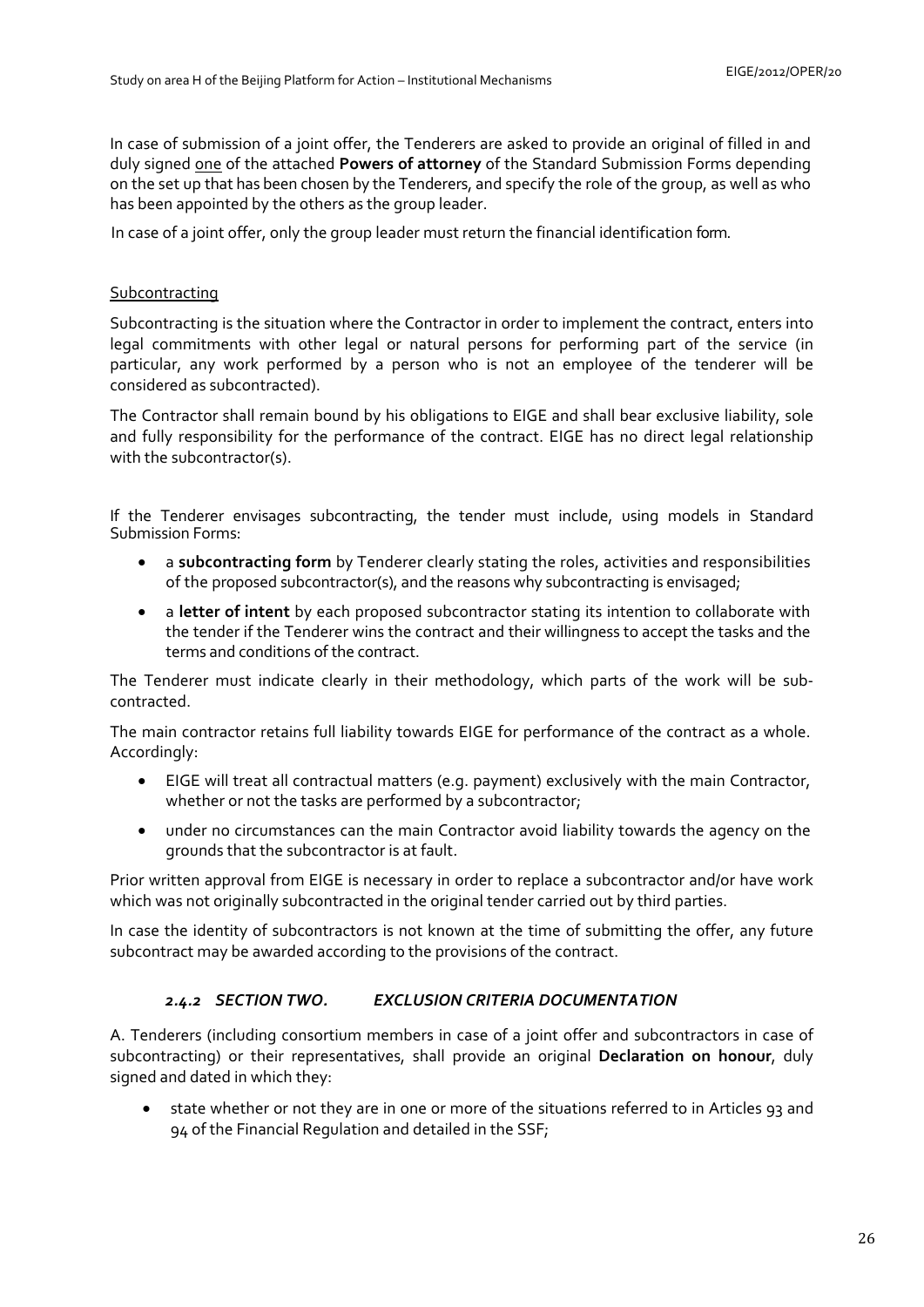• undertake to submit to EIGE any additional document relating to the exclusion criteria, that the Institute considers necessary to perform its checks, within seven calendar days following the receipt of the agency's request.

By returning the above-mentioned Declaration, duly signed, Tenderers confirm that they have been notified of the following points:

- Administrative or financial penalties may be imposed by the Institute on Tenderers who are in one of the cases of exclusion provided for in Articles 93 and 94 of the Financial Regulation after they have been given the opportunity to present their observations.
- These penalties are detailed in Article 96 of the Financial Regulation and Articles 133a and 134b of the Regulation laying down the rules for implementing the Financial Regulation (2342/2002/ of 23.12.02).

B. The tenderer to whom the contract is awarded shall provide, within 15 days following the dispatch of the letter informing him of the proposed award of the contract and preceding the signature of the contract, the following evidences confirming the statements referred to in the Declaration.

EIGE will accept, as satisfactory evidence that the tenderer is not in one of the situations described

in point (a), (b) and (e) of the Declaration, production of a recent extract (dated no earlier than 4 months before the deadline for submission of tenders) from the judicial/criminal records or, failing this, a recent equivalent document issued by a judicial or administrative authority in the country of origin or provenance attesting that these requirements are satisfied;

in point (d) of the Declaration, a recent certificate (dated no earlier than 6 months before the deadline for submission of tenders) issued by the competent authority of the State concerned. These documents must provide proof of payment of all taxes and social security contributions for which the tenderer is liable, including VAT, income tax (natural persons only), company tax (legal persons only) and social security contributions.

Where no such certificate or document is issued in the country concerned, it may be replaced by a sworn or, failing this, solemn statement by the interested party before a judicial or administrative authority, a notary or a qualified professional organisation in his/her country of origin or provenance.

EIGE will accept, as satisfactory evidence that the tenderer is not in one of the situations described:

in points (c) and (f) of the Declaration, recent certificates issued by competent national authorities;

**If the tenderer is a legal person and the national law of the country in which he is established does not authorise legal persons to provide such documents, the documents (such as the judicial/criminal records) must be provided by natural persons with powers of representation in relation to the tenderer.** 

Where they have doubts as to whether tenderers are in one of the situations of exclusion, EIGE may itself apply to the abovementioned competent authorities to obtain any information they consider necessary about that situation.

EIGE may waive the obligation of a tenderer to submit the abovementioned documentary evidence if such evidence has already been submitted to it for the purposes of another procurement procedure and provided that the issuing date of the documents does not exceed one year and that they are still valid. In such a case, the tenderer shall declare on his honour that the documentary evidence has already been provided to EIGE in a previous procurement procedure and confirm that no changes in his situation have occurred. The tenderer shall indicate in its tender all the references necessary to allow the EIGE services to check this evidence.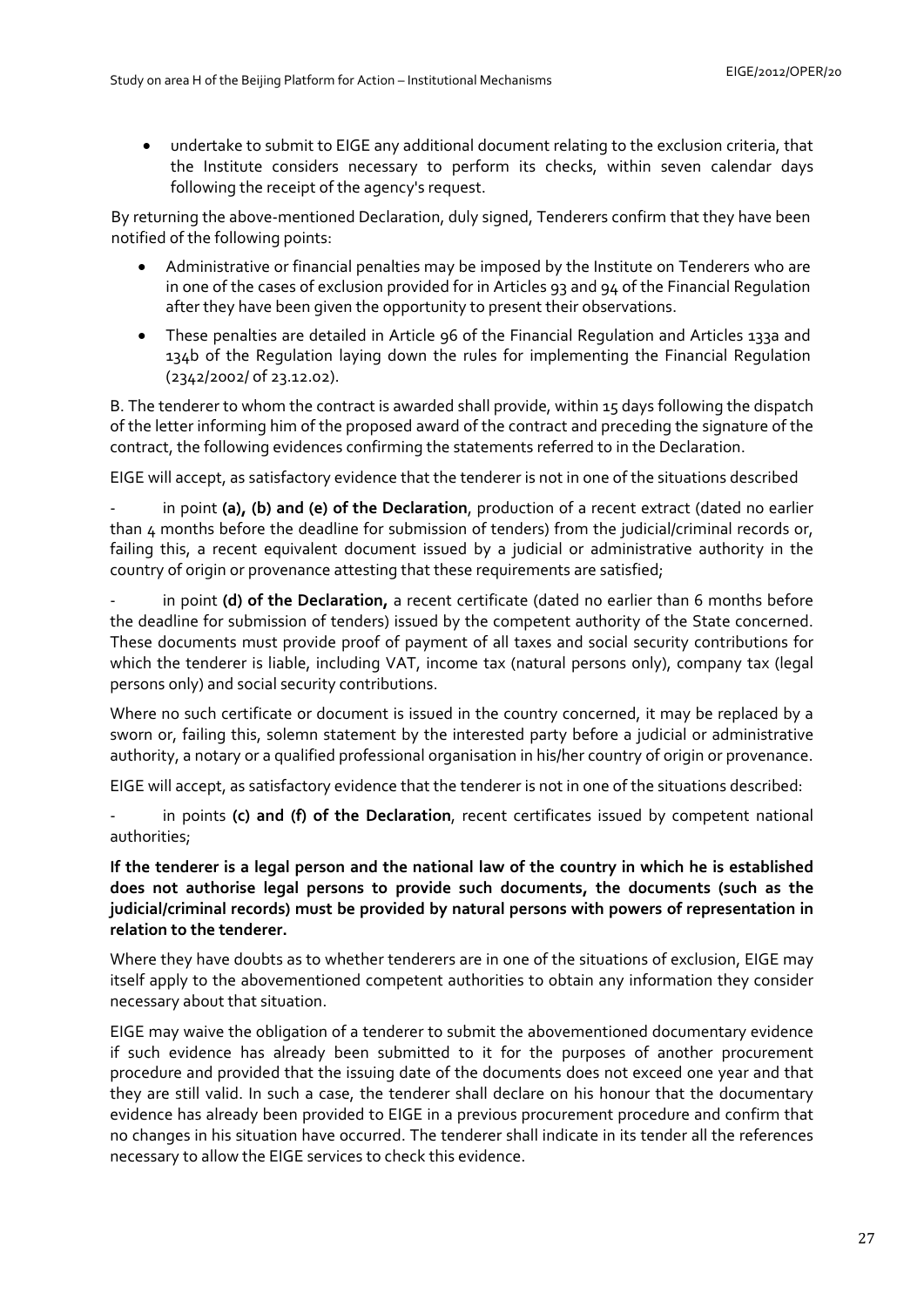# *2.4.3 SECTION THREE: SELECTION CRITERIA DOCUMENTATION*

<span id="page-27-0"></span>This part of the tender concerns the evidences relating to the economic and financial capacities, as well as technical and professional, capacities of the service provider(s) involved in the bid.

The proper implementation of the contract requires a multiplicity of skills, capacities and different types of expertise to be combined in the performance of the various tasks and activities.

An economic operator may rely on the capacities of other entities, regardless of the legal nature of the links which it has with them. In that case, evidence must be provided, that it will have at its disposal the resources necessary for performance of the contract, for example by producing a clear undertaking on the part of those entities to place those resources at its disposal.

In the case of joint tender (consortium) or subcontracting, the technical and professional capacity shall be assessed in relation to the combined capacity of all the parties involved in the tender.

EIGE reserves the right to request additional information for the evaluation of the economic and financial capacity of each member of a consortium.

In case on of subcontracting not more than 30% of the contract, provided the main Contractor does not rely on the subcontractor's economic and financial capacities, the subcontractor(s) does not have to provide the economic and financial capacity form. However, EIGE reserves the right to request additional information for the evaluation of the economic and financial capacity.

# **2.4.3. A. Economic and financial capacity**

Tenderers must provide EIGE with sufficient proof of their financial standing, and more importantly that they have the necessary resources and financial means to carry out the work involved. The tenderer must prove they are viable for the duration of the contract.

Evidence on compliance with the economic and financial capacity requirement must be provided by the following document:

The tenderer which according to the law of the country in which it is established is required to publish the balance sheet shall complete and include in the offer a **statement "Economic and financial capacity"** as presented in the Standard submission forms. Please observe the following aspects in completing this financial statement:

It should be presented in original and certified by means of a signature of the chief accounting officer of the tendering organisation.

EIGE has the right during the tendering process and before awarding the contract to request further evidence on the tenderer's compliance with the economic and financial capacity requirement, in which case balance sheets and profit and loss accounts for the past financial years may be requested.

The tenderer which according to the law of the country in which it is established is not required to publish the balance sheet shall provide the extract from the budget.

In the case of a consortium submitting an offer, the consortium may rely on the capacities of members of the consortium. It must prove in its offer that it will have their resources at its disposal.

The statements of Economic and financial capacity should be included in the offer for all consortium partners.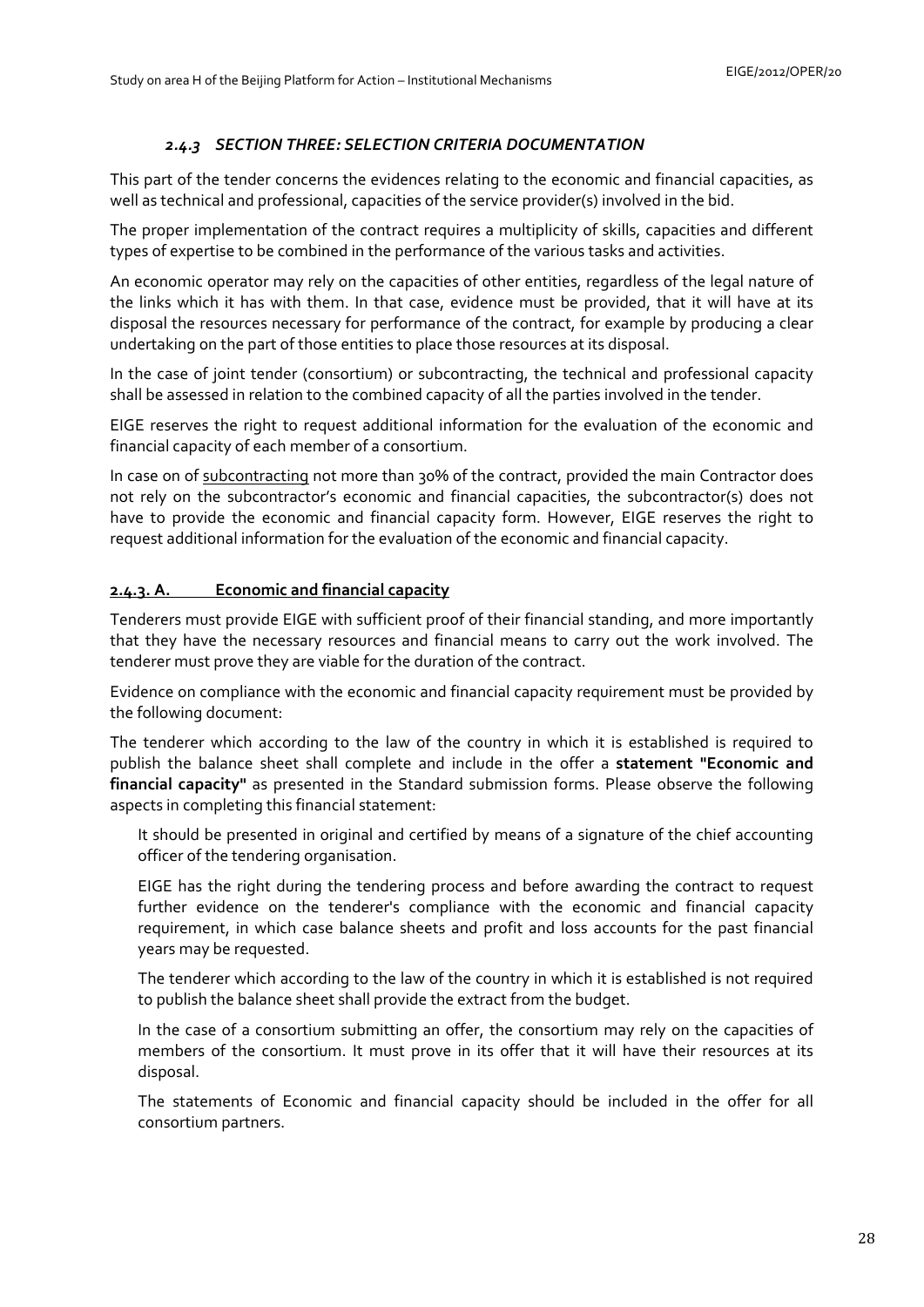In the case of a physical person the financial statement should be included into the offer for where only two lines on Turnover need to be filled in and the financial statement can be signed by the physical person only.

The **average annual turnover** of the tenderer must be not lower then **EUR 300.000** during the past 3 years.

# **2.4.3. B. Technical and professional capacity required and their documentary presentation**

The technical and professional capacity of the tenderers to provide the services required will be assessed with regard to their k know-how, efficiency, effectiveness, experience and reliability in providing the required expertise as it is described in section 1.9.

The tenderer needs to demonstrate in the Offer the capacity to:

- set up the appropriate organisational structure to carry out all the tasks concerned with this contract and have a proven capacity to manage the administrative and financial aspects of such a contract;
- must demonstrate the capacity to liaise with the relevant parties in all Member States and at EU level;
- must demonstrate significant professional experience in a EU (or international) context, and, if needed, the capacity to rely on national competences and/or experiences to collect the necessary information for all 27 Member States;
- must demonstrate a high level of competency in written English.

In the case of joint offer (consortium) or subcontracting, the technical and professional capacity shall be assessed in relation to the combined capacity of all the parties involved in the tender. Evidence of the technical and professional capacity shall be presented as indicated in Standard Submission Forms by the following:

- Reference list (including contact details) of minimum 5 and maximum 15 current and past costumers to whom the Tenderer has supplied services related to tasks described under this tender, in the past 5 years; specifying the Tenderer's share in provision of the services and if subcontractors were used for any of the services.
- Samples of one to five EU and/or international projects implemented during last five years
- Statement of the average annual workforce (only permanent staff) of the service provider broken down by management staff and research staff over the past 3 years.
- The Curricula Vitae (CVs), preferably in a common European format, of the proposed members of the team must be enclosed and must clearly show evidence of the experience and skills required. The form can be downloaded from:

### <http://europass.cedefop.europa.eu/europass/home/hornav/Downloads.csp>

The successful tenderer may be requested to provide the diplomas and professional qualifications of the persons designed to provide the services under this contract, including any publications and/or studies and/or any other type of relevant work in the field that is the object of this contract.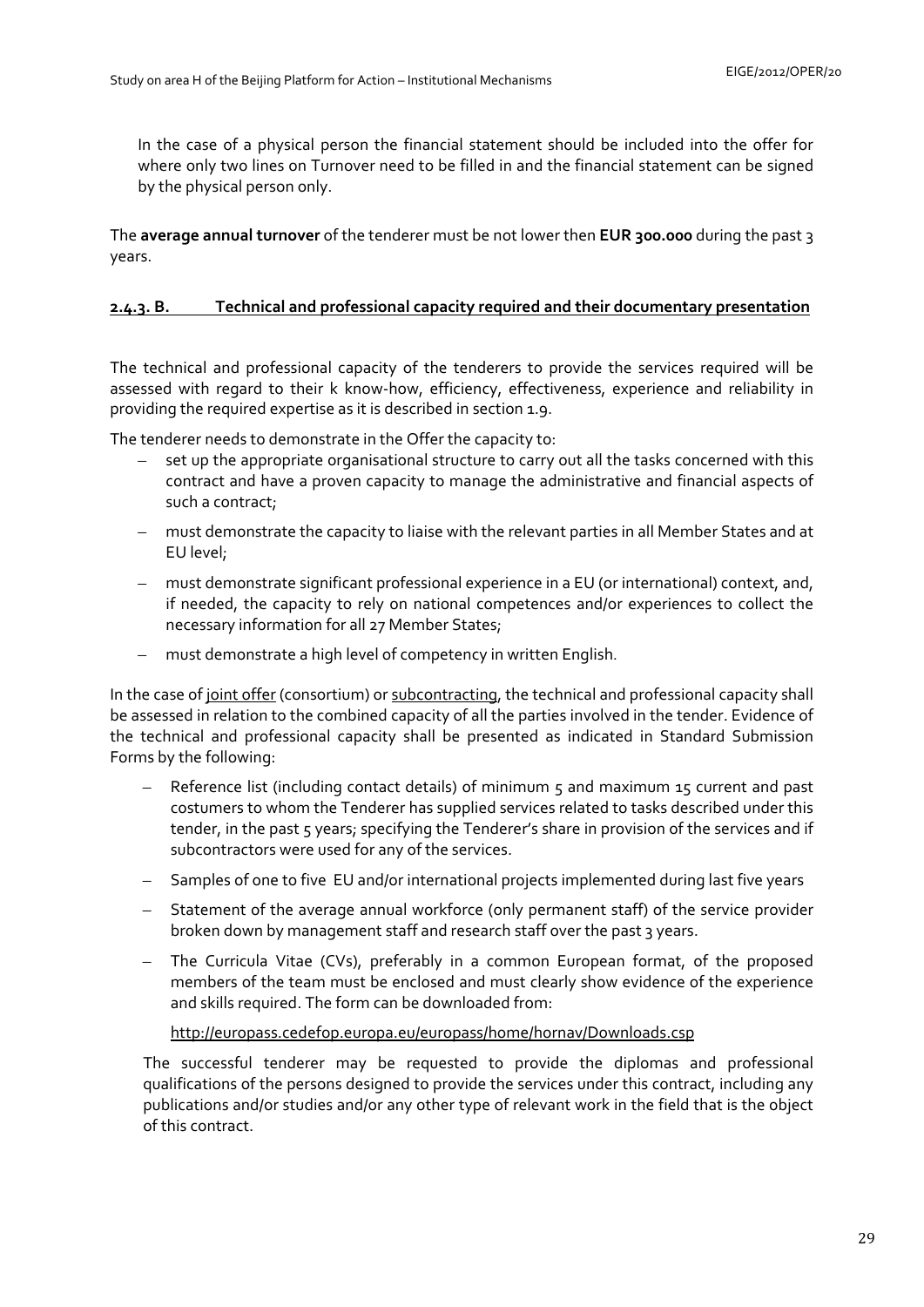# *2.4.4 SECTION FOUR: TECHNICAL OFFER*

<span id="page-29-0"></span>This section is of a great importance in the assessment of the bids, the award of the contract and the future execution of any resulting contract. Attention is also drawn to the award criteria, which define those parts of the technical offer to which the tenderers should pay particular attention. The technical offer should address the tenderer's approach to and solutions for all matters laid down in the technical specifications while the tenderer should be aware, that a simple repetition of the Technical specification will result in a very low technical score. The level of detail of the tender will be very important for the evaluation of the tender.

To grant equal treatment of all tenders, it is not possible to modify offers after their submission. As a consequence, incompleteness in this section can only result in negative impact for the evaluation of award criteria. Please note also, that offers deviating from the Technical Specifications may be rejected for non-conformity.

The Technical Specifications and the tenderer's bid shall be integral parts of the contract and will constitute annexes to the contract, while in case of contradictions the Technical Specifications prevail.

The tenderer must submit its Technical Offer which contains the tenderer's proposal to reach the objectives and fulfil the tasks described in Section 1.4 of these technical specifications, to establish and use the methodology as specified in Section 1.5 and to deliver high quality deliverables described in Section 1.6.

The technical proposal should refer to the award criteria described in section 3 and should enable their application during the assessment procedure.

Tenderers must clearly show in their technical offer how they will ensure that the research will comply strictly with national and EU data protection legislation, especially Regulation (EC) No 45/2001 and Directive 1995/46/EC, as well as Regulation EC No 322/97 on the processing of data for statistical purposes.

If the tenderer intends to subcontract any part of the services, a description of the extent to which tasks will be sub-contracted, as to how subcontracting will be effectively monitored, must be provided.

In the Technical offer, the style and presentation must, as far as possible, be simple and clear, and free of jargon that obscures rather than promotes meaning to readers unfamiliar with it.

### **VARIANTS**

### **Variants are not allowed.**

Variant means a solution technically or economically equivalent to a model solution known to the contracting authority. Variants may relate to the whole contract or to certain parts or aspects of it.

### *2.4.5 SECTION FIVE: FINANCIAL OFFER*

<span id="page-29-1"></span>All tenders must contain a financial offer section which shall be:

The Financial Offer Form (template presented in "Standard Submission Forms").

The maximum volume of the contract is estimated at EUR 300.000,00 excluding VAT. Tenders presenting a total price superior to this maximum amount will be excluded.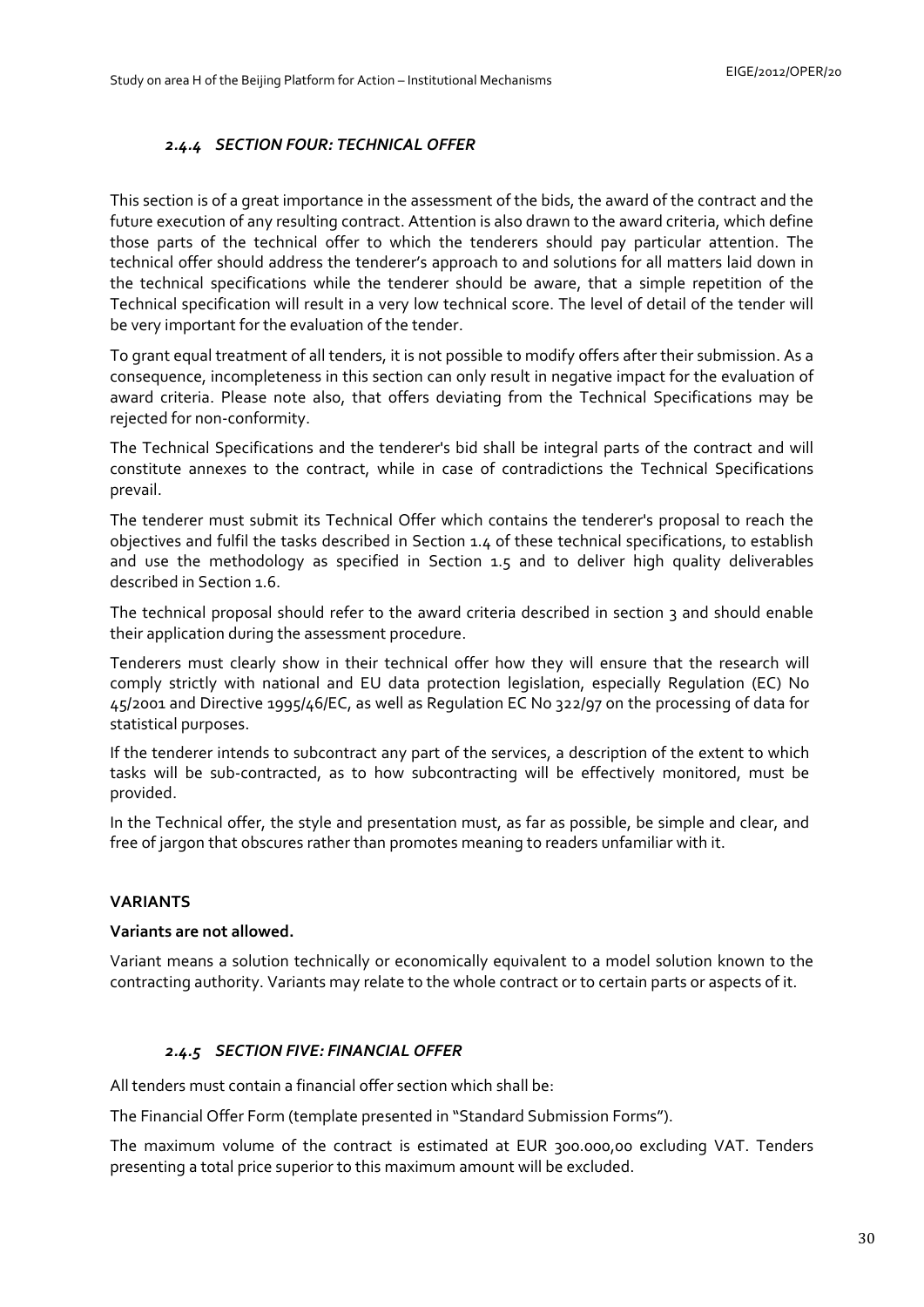Tenderers must provide fixed price including all fees and project related costs (project administration, quality control, back-up resources, etc.) directly or indirectly connected with the provision of the service.

The tenderer must specify the category of staff to be involved in the project and:

- The total number of days (person-days) each member of project tem will contribute to the project;
- Professional fees should be expressed as the number of person-days multiplied by the unit price per working day for each team member proposed. The unit price should cover fees and all administrative expenditures;
- Other costs shall include direct costs such as travel costs, translation expenses or other costs relative to the deliverables.

The tenderer's attention is drawn to the following points:

- **Prices must be quoted in euros.**
- **Prices should be quoted free of all duties, taxes and other charges e.g. free of VAT, as the** European Institutions are exempt from such charges in the EU under Articles 3 and  $\mu$  of the protocol on the Privileges and Immunities of the European Union of 8 April 1965 (OJ L 152 of 13 July 1967). Exemption is granted to the agencies by the governments of the Member states, either through refunds upon presentation of documentary evidence or by direct exemption. For EIGE the Lithuanian national legislation provides an exemption by means of a reimbursement. The amount of VAT is to be shown separately.

In case of doubt about the applicable VAT system, it is the tenderer's responsibility to contact the national authorities to clarify the way in which the European Union is exempted from VAT.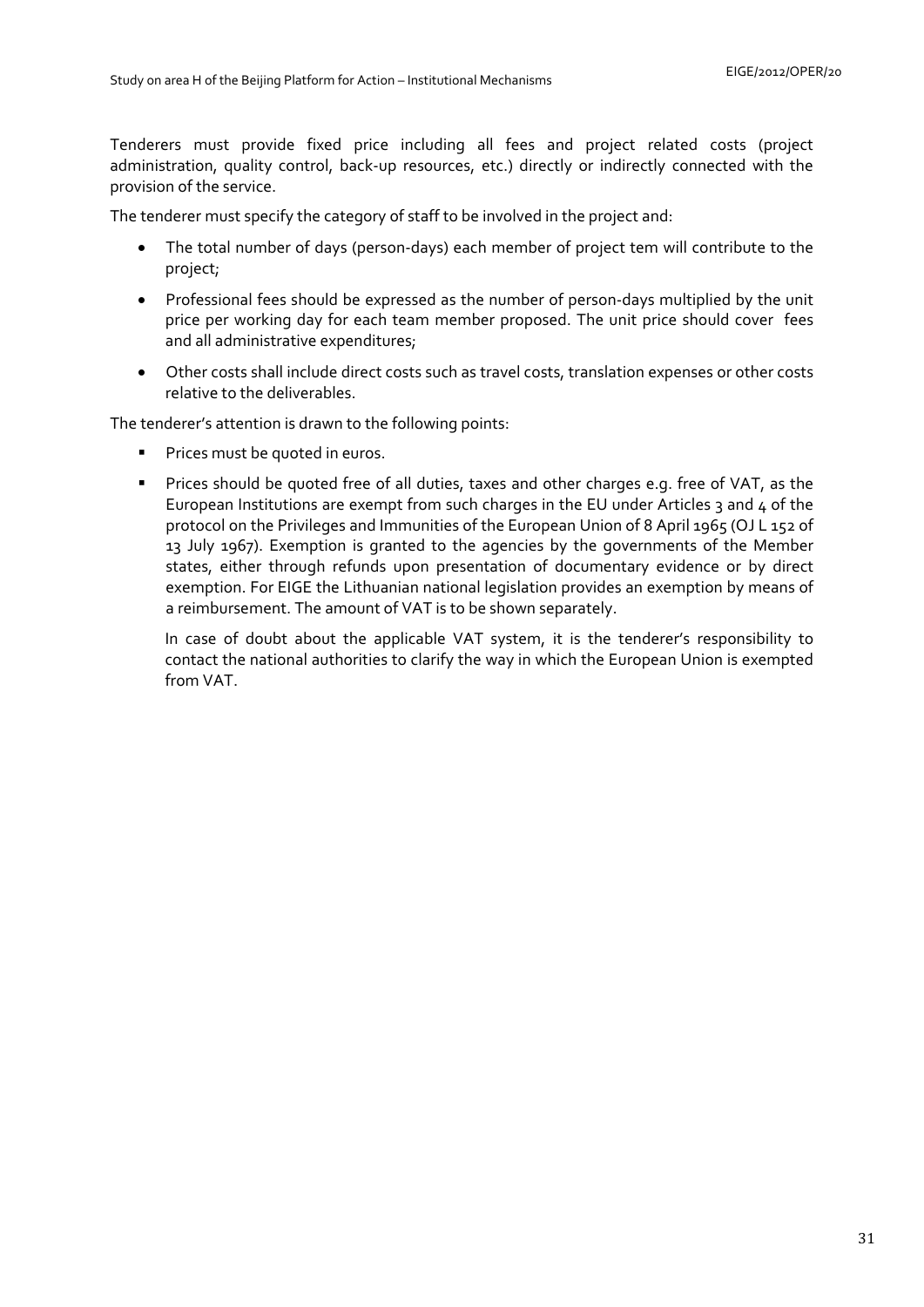# **3 THE ASSESSMENT PROCEDURE**

# <span id="page-31-1"></span><span id="page-31-0"></span>**3.1 EVALUATION OF THE TENDERERS**

#### **Stage 1** - Application of exclusion criteria

The aim is to check whether tenderers can be admitted to the tendering procedure.

The (non-)exclusion of the tenderer will be evaluated on the basis of the documents submitted as indicated in Section [2.4.2 E](#page-25-0)xclusion criteria.

In case of joint offers or/and subcontracting, the exclusion criteria will be assessed in relation to each consortium member and subcontractor individually.

If a member of a consortium is subject to exclusion, the rest of the consortium will be excluded.

If a subcontractor is subject to exclusion, the tenderer shall be excluded.

### **Stage 2** - Application of selection criteria

The aim is to check the technical and professional capacity and economic and financial capacity of each tenderer who has passed the exclusion stage.

The eligibility of the tenderer will be evaluated on the basis of the documents submitted as indicated in Section [2.4.3](#page-27-0) Selection criteria. All tenderers will undergo strict evaluation of conformity to selection criteria laid down in the Tender Specifications. The Tenderers not satisfying the selection criteria will not be selected and their offers will not be further evaluated against award criteria.

In case of joint offers or/and subcontracting:

- For minimum viability standards on financial and economic standing an individual evaluation shall take place
- For the overall turnover or turnover a consolidated assessment shall be made.
- The selection criteria for technical and professional capacity will be assessed in relation to the combined capacities of all members of the consortium and subcontractors, as a whole.

### <span id="page-31-2"></span>**3.2 EVALUATION OF THE TENDERS**

### **Stage 3** - Application of award criteria

The aim is to assess, on the basis of the award criteria, the technical and financial offers and establish a ranking list in order of merit.

### **A. Technical evaluation**

The quality of Technical Offers will be evaluated according to the following technical award criteria:

### **A.1 Project Management (30 %)**

Points 1 and 2 below explain how the 30 % for the project management is allocated.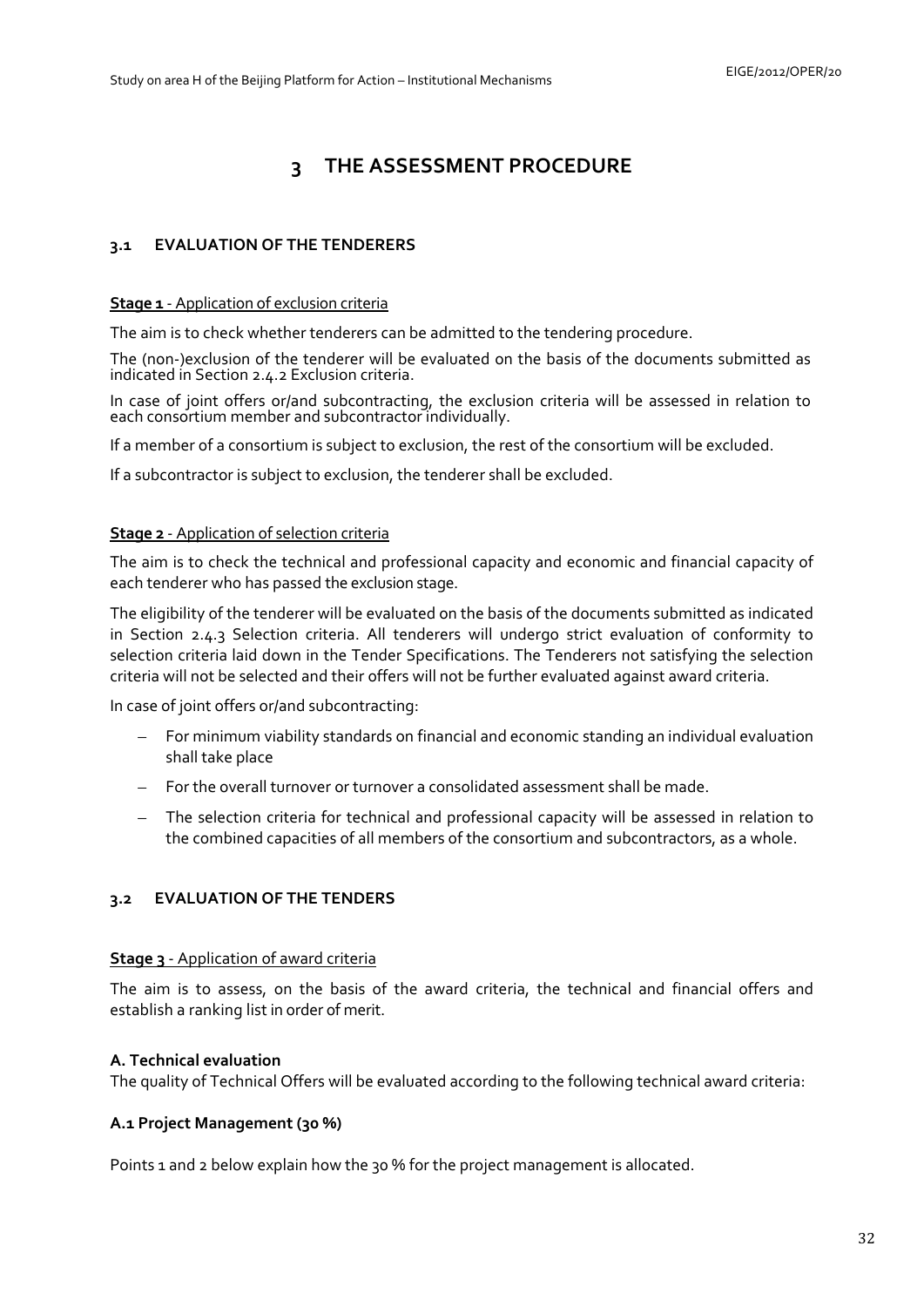### A.1.1 Organisation of the project team

The tenderer should present a proposal outlining the organisation and composition of the project team, specifying each member's respective role and task assigned. The tenderer should present how the project team, including one project manager, at least five researchers with extensive research experience in gender equality, preferable with research experience in gender mainstreaming, and also at least one researcher that has experience in working with qualitative and quantitative data and analysis, will be organised how information flow will be ensured and tasks coordinated. The tenderer should also present how the different tasks are distributed within the project team and the time allocated to each task. The tenderer should indicate clearly the distribution of the responsibilities and internal communication within the team and the means of interaction with EIGE to carry out the tasks set out in these tender specifications.

The tenderer should demonstrate the capacity to set up the appropriate organisational structure to carry out all the tasks of this contract and have a proven capacity to manage the administrative and financial aspects of such a contract. The tenderer should describe how it will liaise with the relevant target groups and data providers in all 27 EU Member States and Croatia, and at EU level to carry out the tasks specified in these tender specifications.

### A.1.2 Work Plan

The tenderer should present a detailed Work Plan in the technical proposal, indicating key stages of the project, their duration and expected milestones. The Work Plan should be based on these technical specifications and should indicate how the project activities will be implemented.

The technical proposal must also show what measures will be in place to assure the quality of the collected policy documents, statistics and initiatives.

For this criterion, the evaluation committee will assess the general management approach, including work organisation and the work plan proposed; whether the tenderer is following the set timeframe and preventing delays; the plan for risk management; and the approach and method of coordination proposed to ensure contact with the experts involved and the setting up and monitoring of the quality of work.

The tenderer must present clear logic structure of planned activities. A short and precise presentation with tables and examples will be a distinct asset..

### **A.2 Project Methodology and Tools (70 %)**

The tenderer must justify their proposed methodologies and must describe in detail their proposed approach(es). The choice must be well grounded in established social science research methodologies. The tenderer should demonstrate experience of having used the chosen methodology in performing gender analysis.

Efficacy, efficiency, and quality of the methodology and tools with regard to the proposed deliverables will be assessed. Appropriateness of application of methods for processing and interpretation of collected data will be assessed.

Points 1, 2, 3 and 4 below explain how the 70 % for the methodology is allocated.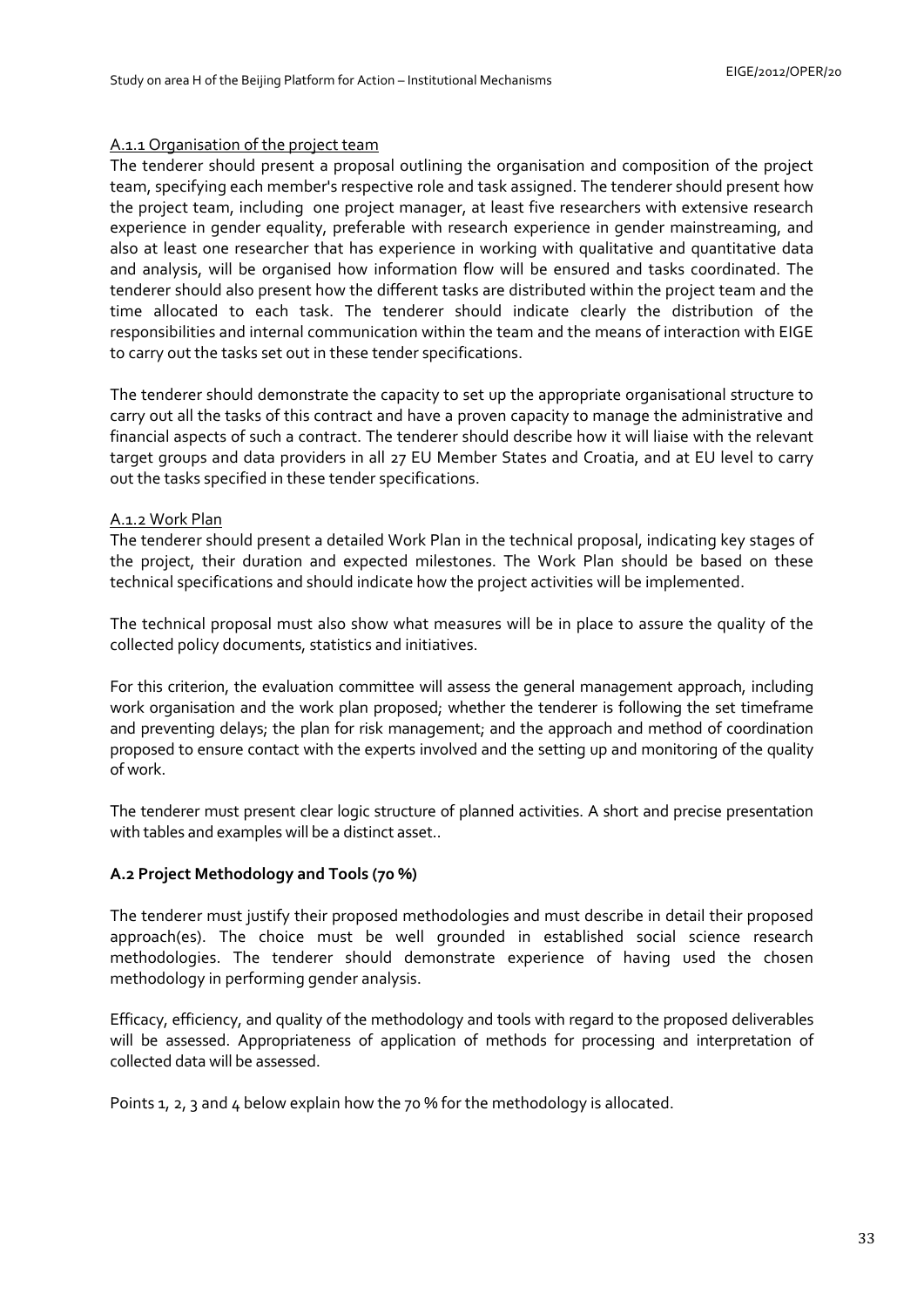# A.2.1 Understanding of the general approach and the specific objectives of the work to be performed

Tenderers must present their understanding of activities envisaged for this contract in the context of the area H of the Beijing Platform for Action – Institutional Mechanisms and the tasks described.

For this criterion, the evaluation committee will assess to what extent the tenderer has understood the context of the assignment to be carried out and is able to explain this clearly in proposal submitted.

This criterion will also assess the logic, structure, completeness and readability of the proposal in its entirety with regard to the activities to be implemented and the deliverables to be produced under this project.

# A.2.2 Methodologies for literature and documentation review

Tenderers must describe in detail their proposed methodology for literature and documentation review, including overview of legislative and policy developments and review of research done on the main thematic aspects of this study. The tenderers must also describe how relevant sources and documentation will be identified.

For this criterion, the evaluation committee will assess the proposed methodologies for collecting, analysing and presenting the literature and documentation review for background overview. In addition provisions stated under section A.2 on page 33 will be assessed.

The tenderers shall also address how the difficulties in the process, if any, will be tackled.

## A.2.3 Methodologies for the data collection, review and development of indicators

Tenderers must describe in detail their proposed methodology for each of the following tasks: the collection and analysis of data on Institutional Mechanisms in EU Member States and Croatia, the grid of analysis to be applied to the data collected; the development of a country sheets and database. The tenderers should clearly explain the reasons for their specific methodological choice.

Tenderers should explain in detail how they will ensure that the same methodological guidelines are applied across the different countries and how the researchers engaged in the fieldwork will be briefed to ensure the application of the same approach.

The tenderers shall give particular attention to the data collection tools used by the Finnish Presidency to ensure that the data and information is delivered in a systematic way, is comparable, user-friendly and useful.

The presented methodology for data collection in the area of institutional mechanisms, review of existing indicators and development of new indicator(s) with sub-indicators, if necessary, will be assessed.

Under this criterion the evaluation committee will assess the ability of the tenderer to propose a valid and clear methodological framework to implement a cost effective and well-performing solution for an effective implementation of tasks as defined by the technical specifications. In addition provisions stated under section A.2 on page 33 will be assessed.

# A.2.4 Outline of the report

Tenderers should present an outline of the reports (Interim report, Final report, Summary report) and factsheets, describing how the analysis of information collected will be presented. The proposal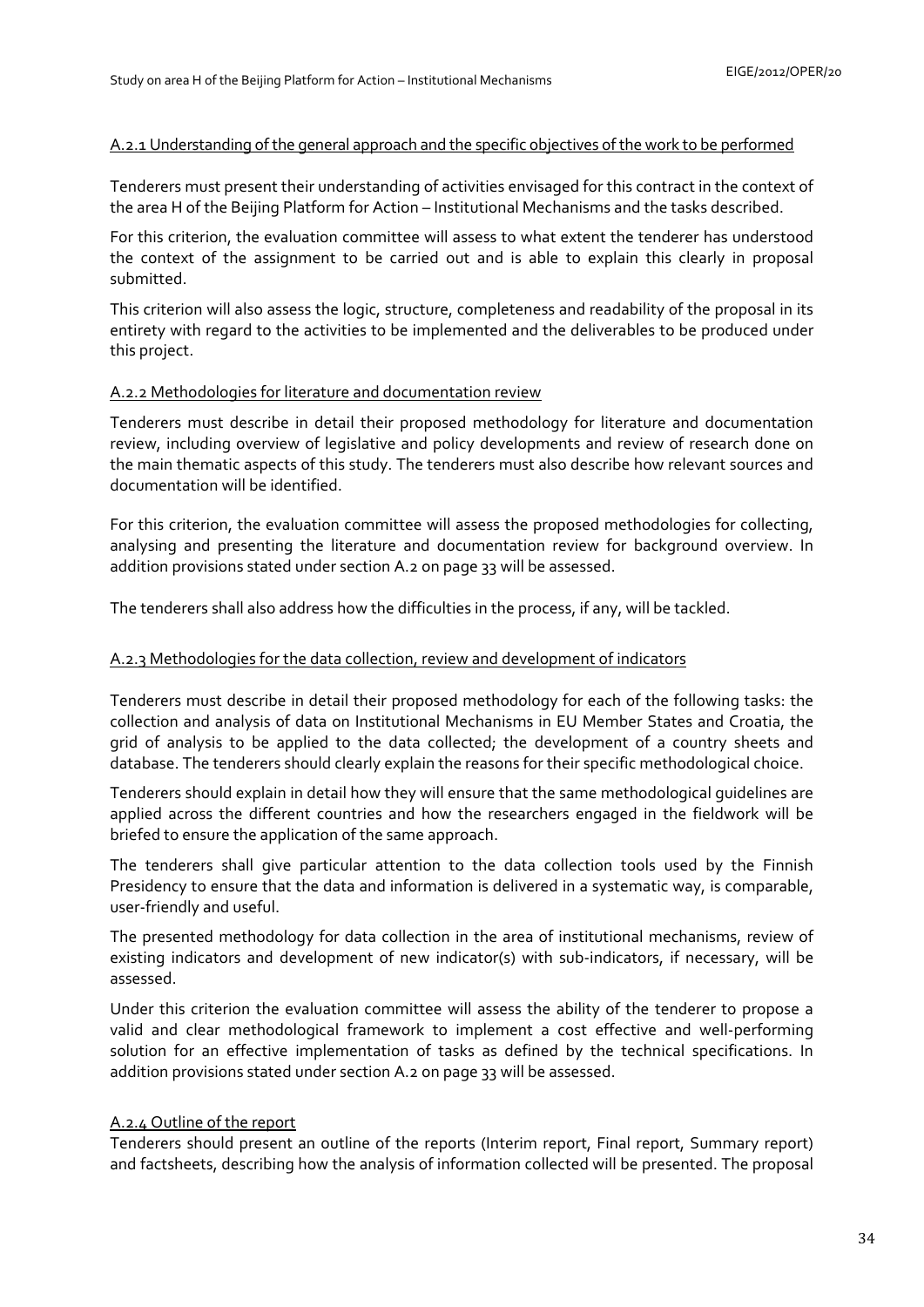should describe how the reports will achieve a balanced overview of results across the Member States and Croatia with reference to similarities and differences among them.

### A.2.5 Language standard

The tenderer should describe how they will ensure the highest language standard. Tenderers should explain copy editing, transcription and translation arrangements.

| Criteria<br>Nr. | Criteria description                                                                         | Maximum<br>points per<br>criteria |
|-----------------|----------------------------------------------------------------------------------------------|-----------------------------------|
| 1.1             | Organisation of the project team                                                             | 15                                |
| 1.2             | Work Plan                                                                                    | 15                                |
| 2.1             | Understanding of the general approach and specific objectives of the<br>work to be performed | 20                                |
| 2.2             | Methodologies for literature and documentation review                                        | 15                                |
| 2.3             | Methodologies for the data collection, review and development of<br>indicators               | 25                                |
| 2.4             | Outline of the reports                                                                       | 5                                 |
| 2.5             | Language standard                                                                            | 5                                 |
| Total           |                                                                                              | 100                               |

*Tenders scored either below the minimum score (70%) required per criterion and below 70% out of total 100 points will be rejected and thus not be considered for the next step of the evaluation* 

Tenders should elaborate on all points addressed by these specifications in order to score as many points as possible. If certain essential points of these specifications are not expressly covered by the tender, EIGE may decide to give a zero mark for the relevant qualitative award criteria.

# **B. Financial evaluation**

The evaluation of Financial Offers is based on the total price.

### <span id="page-34-1"></span><span id="page-34-0"></span>**3.3 AWARD OF THE CONTRACT**

### *3.3.1 AWARD PRINCIPLE*

The contract will be awarded to the most economically advantageous offer on the basis of the quality / price ratio, in accordance with the following formula:

## **Final score for Tender = Technical score x 100.000 / Price**

The tenderer having the highest score will be awarded the contract under condition of respect of requirements on absence of conflict of interest and other requirements linked to criteria on exclusion from award.

EIGE will inform tenderers of the decisions reached concerning the award of the contract, including the grounds for any decision not to award a contract or to recommence the procedure.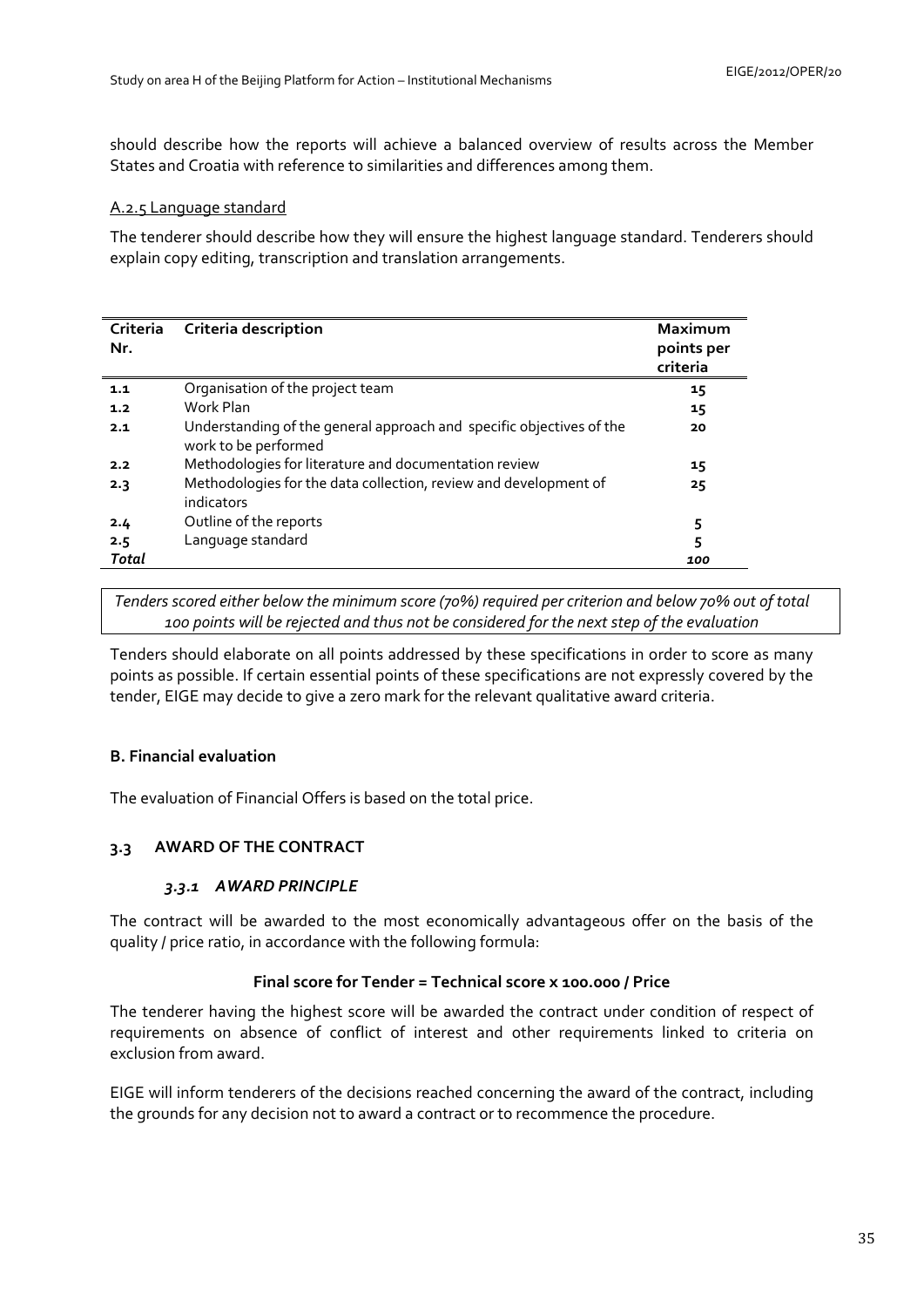# *3.3.2 INFORMATION TO TENDERERS*

<span id="page-35-0"></span>Upon respective written requests made by the tenderers, EIGE will inform all rejected tenderers of the reasons for their rejection and all tenderers who submitted an admissible tender of the characteristics and relative advantages of the tenders selected for the contract award and the name of the successful tenderers.

However, certain information may be withheld where its release would impede law enforcement or otherwise be contrary to the public interest, or would prejudice the legitimate commercial interests of economic operators, public or private, or might prejudice fair competition between them.

# *3.3.3 STANDSTILL PERIOD*

<span id="page-35-1"></span>EIGE shall not sign the contract with the successful tenderer until a standstill period of 14 calendar days has elapsed, running from the day after the simultaneous dispatch of the award decisions and letters to unsuccessful tenderers.

# *3.3.4 EVIDENCE BY CONTRACTOR*

<span id="page-35-2"></span>The tenderer to whom the contract is to be awarded shall provide, within 15 days following the receipt of the letter informing him of the proposed award of the contract and preceding the signature of the contract, the **evidence** on exclusion criteria, defined in section 2.4.2. If this evidence is not provided or proved to be unsatisfactory, the Institute reserves the right to cancel the award procedure or to change the award decision to the benefit of the next best ranked tenderers on condition that s/he provides the evidence on exclusion.

# *3.3.5 NO OBLIGATION TO AWARD THE CONTRACT*

<span id="page-35-3"></span>The tendering procedure shall not involve EIGE in any obligation to award the contract. EIGE may, before the contract is signed, either abandon the procurement procedure or cancel the award procedure without the Tenderers being entitled to claim any compensation.

In the event of cancellation of the tender procedure, Tenderers will be notified. In no event shall the Institute be liable for any damages in any way connected with the cancellation.